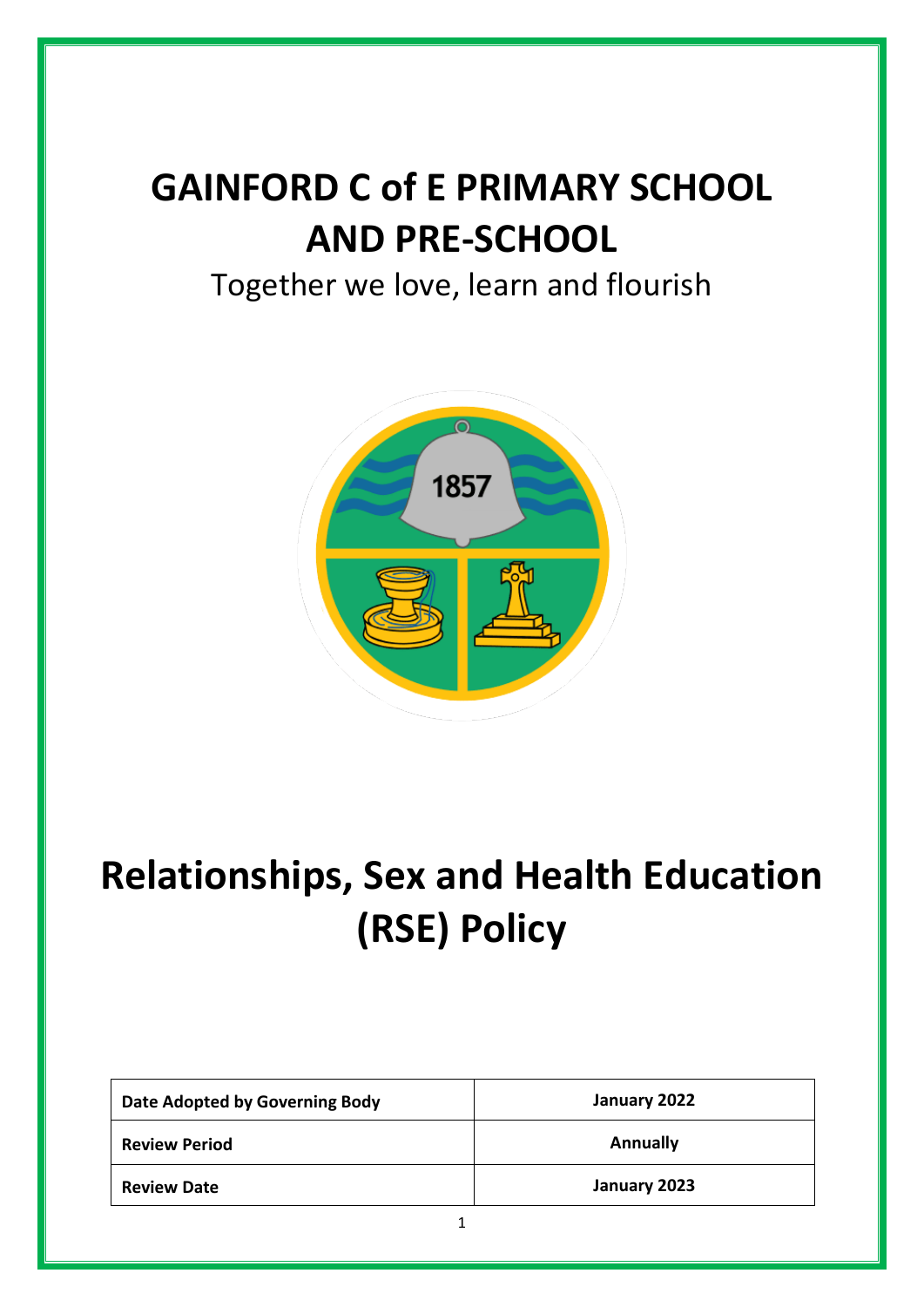### **Contents:**

| 10. Monitoring and Evaluation of Relationships, Sex and Health Education  P.11 |  |
|--------------------------------------------------------------------------------|--|
|                                                                                |  |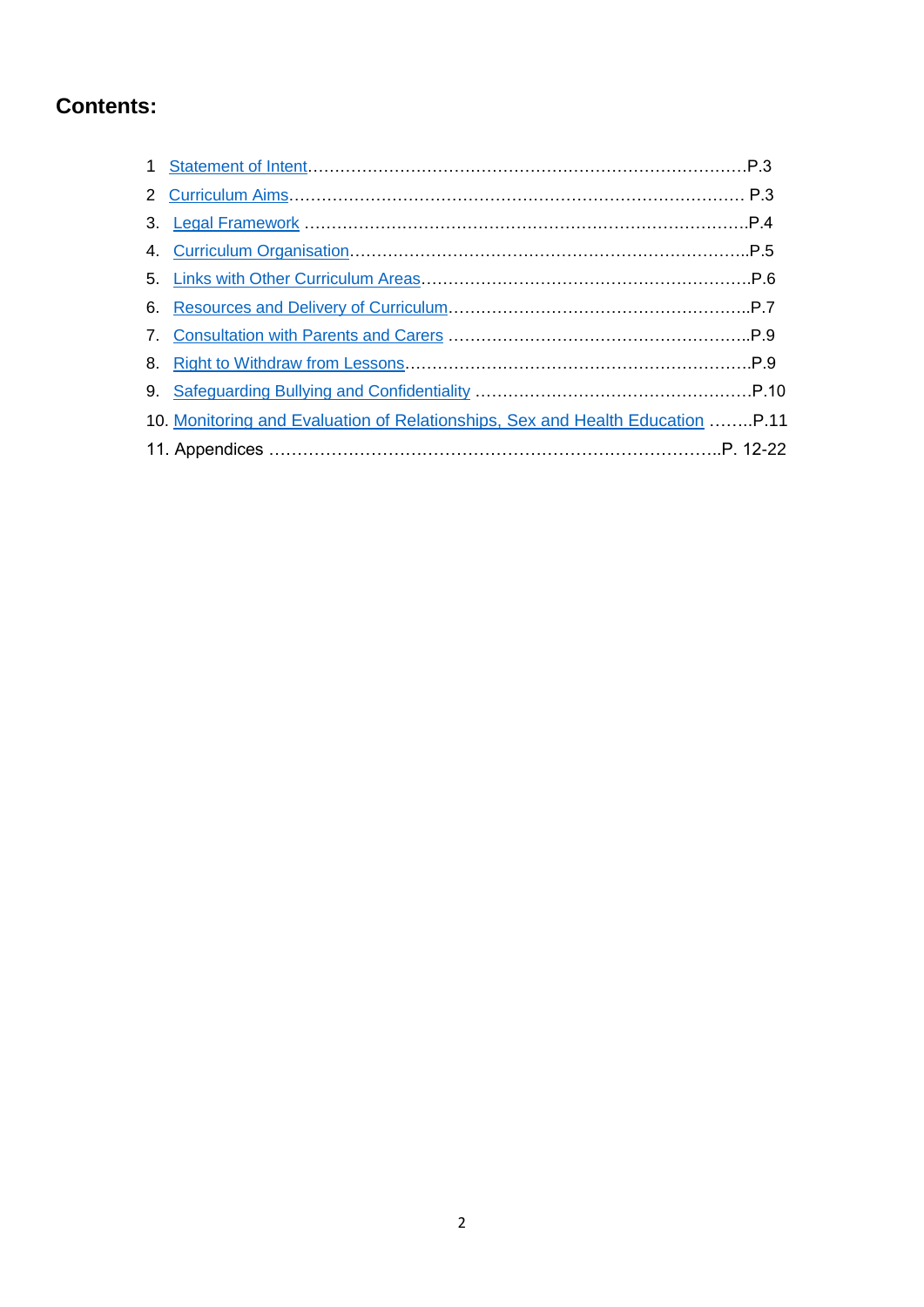### <span id="page-2-0"></span>**Statement of Intent**

At Gainford C E Primary School and Preschool, we understand our responsibility to deliver a high-quality, age appropriate and evidence- based relationships, sex and health curriculum for all of our pupils. Both our policy and practise will '*ensure pupils are able to cherish themselves and others as unique and wonderfully made, and to form healthy relationships where they respect and offer dignity to others.'* (SIAMS schedule 2018) In our school we value all God's children.

This policy sets out the framework for our relationships, sex and health curriculum providing clarity on how it is informed and delivered. In developing this policy we have followed the principles in the Church of England Charter for faith sensitive and inclusive relationships education (Rel Ed), relationships and sex education (RSE) and health education (RSHE) (Appendix 1).

We are committed to making reasonable adjustments wherever possible to promote accessibility and inclusivity of the curriculum. We understand that pupils with SEND or other needs (such as those with social, emotional or mental health needs) are entitled to learn about relationships, sex and health education and the programme will be designed to be inclusive of all pupils.

#### **Principles and Values**

The aim of Relationships, Sex and Health Education is to provide balanced factual information about physical and emotional changes, together with consideration of the broader emotional, ethical, religious, and moral dimensions of sexual health.

### <span id="page-2-1"></span>**Curriculum Aims**

**Our Relationships, Sex and Health Education programme aims to prepare pupils for an adult life in which they can:** 

- develop positive values and a moral framework that will guide their decisions, judgements and behaviour;
- have the confidence and self-esteem to value themselves and others, and respect for individual conscience and the skills to judge what kind of relationship they want;
- understand the consequences of their actions and behave responsibly within personal relationships;
- avoid being pressured into uncomfortable or dangerous situations;
- communicate effectively by developing the appropriate language for sex and relationship issues;
- have an understanding of seeking permission and consent;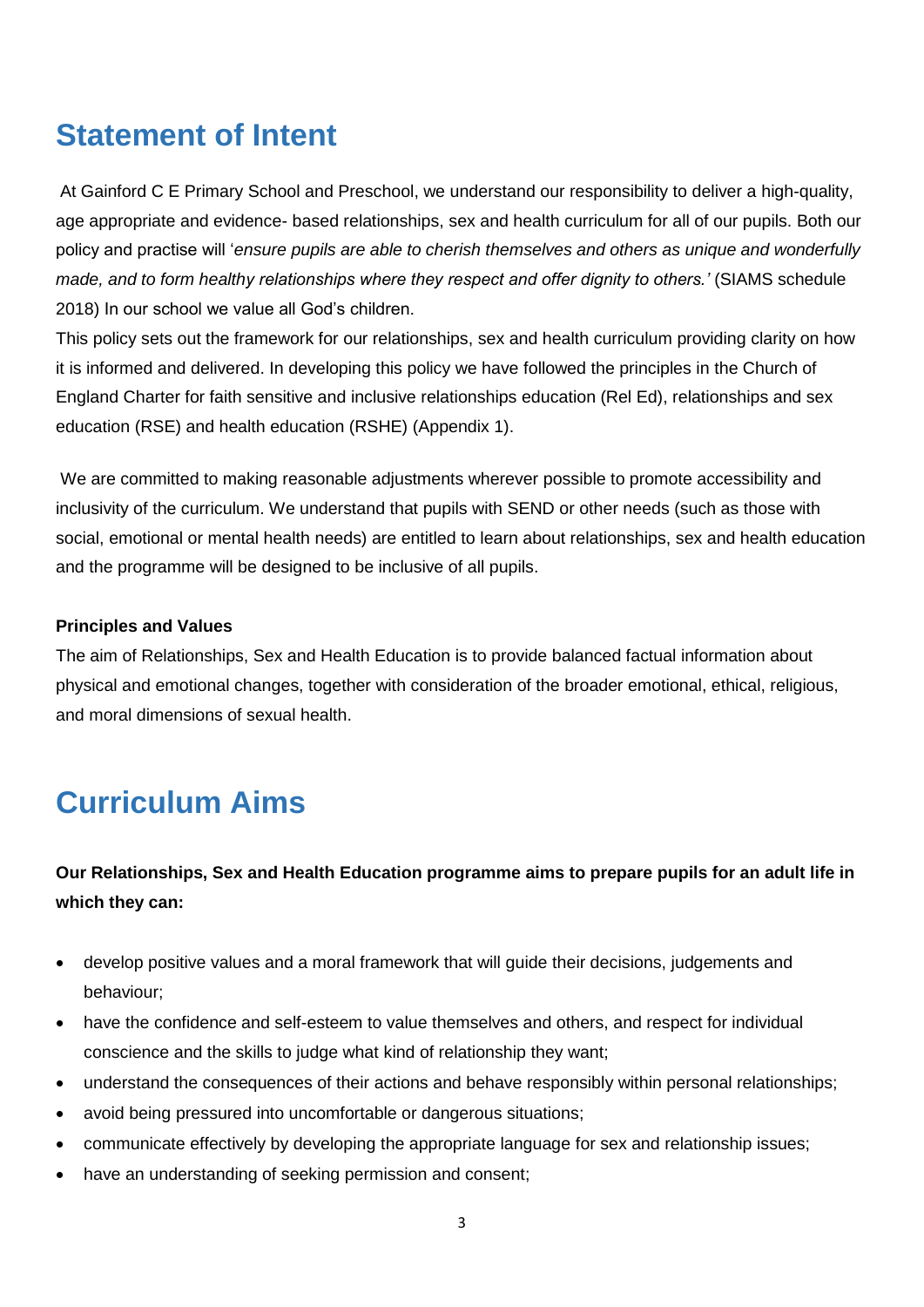- develop awareness of their evolving sexuality, gender identity, challenge sexism and prejudice, which is inclusive to all children and young people;
- have sufficient information and skills to protect themselves in a variety of situations including from exploitation;
- be aware of sources of help and acquire the skills and confidence to access advice and support if necessary.

### <span id="page-3-0"></span>**Legal Framework**

*This policy has been written in consultation with local authority guidance and support. SRE curriculum content has been reviewed with staff and shared with governors and parents. Legislation and statutory guidance used includes:* 

- Section 80A of the Education Act 2002
- Children and Social Work Act 2017
- The Relationships Education, Relationships and Sex Education and Health Education (England) Regulations 2019
- Equality Act 2010
- DfE (2019) 'Relationships, Education, Relationships and Sex Education (RSE) and Health Education'
- DfE (2013) 'Science programmes of study: key stages 1 and 2'
- DfE Guidance 'Plan your relationships, sex and health curriculum' Information to help school leaders plan, develop and implement the new statutory curriculum. September 2020
- [https://www.gov.uk/guidance/plan-your-relationships-sex-and-health-curriculum#creating-a](https://www.gov.uk/guidance/plan-your-relationships-sex-and-health-curriculum#creating-a-policy-for-the-new-curriculum)[policy-for-the-new-curriculum](https://www.gov.uk/guidance/plan-your-relationships-sex-and-health-curriculum#creating-a-policy-for-the-new-curriculum)
- SIAMS Evaluation Schedule 2018
- Valuing All God's Children 2019
- Not Yet Good Enough: personal, social, health and economic education in schools, (Ofsted 2013)
- Special Educational Needs and Disability code of practice: 0-25 years, 2017
- Life Lessons: PSHE and SRE in schools: Fifth Report, (House of Commons Education Committee 2015)
- Keeping Children safe in Education Statutory Safe Guarding Guidance (2018)
- Transforming Children and Young People's Mental Health Provision Green Paper (July 2018)

This policy works in conjunction with the following policies:

- Safeguarding Policy (including child sexual exploitation)
- Behaviour and Discipline Policy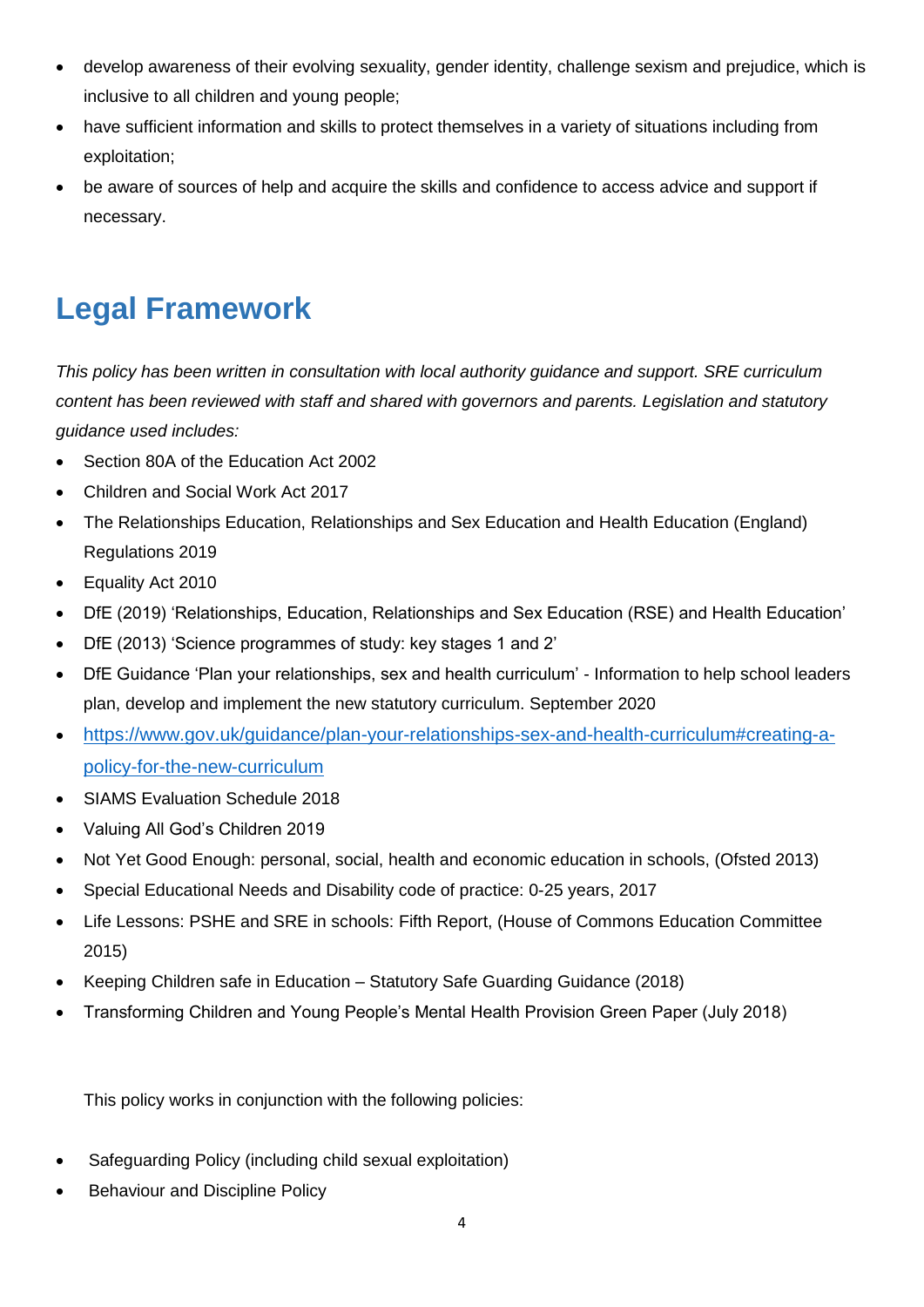- **SEN Policy**
- Equal Opportunities
- Anti-bullying
- Personal, Social and Health Education Policy

#### **Definitions**

For the purposes of this policy **"Relationships education"** is defined as teaching pupils about the building blocks of healthy, respectful relationships, focusing on family and friendships, including on and off line. It gives children and young people the essential skills to build positive, enjoyable and non-exploitative relationships.

For the purposes of this policy **"Relationships and sex education" (RSE)** is defined as teaching pupils about is lifelong learning about physical, sexual, moral and emotional development. It is about the understanding of the importance of stable and loving relationships, respect, love and care, for family life. It involves acquiring information, developing skills and forming positive beliefs, values and attitudes. For the purpose of this policy **"Health education"** is defined as teaching pupils about physical health and mental wellbeing, focusing on recognising the link between the two and being able to make healthy lifestyle choices.

## <span id="page-4-0"></span>**Curriculum Organisation**

Gainford CE Primary specifically delivers Relationships, Sex and Health Education through its PSHE Programme, RE and Science lessons at foundation stage, KS1 and KS2. The PSHE curriculum covers three broad themes across the school

- Health and Wellbeing
- Relationships
- Living in the Wider World

Teachers generally deliver the PSHE curriculum with support from professionals where appropriate. School staff are usually the best people to work with the pupils on many of the topics as they are aware of each pupil's individual circumstances.

The DfE recommends that *all* primary schools should have Relationships and Sex Education in place. This should be tailored to the age, and physical and emotional maturity of pupils, and should ensure that boys and girls are prepared for the changes that adolescence brings, drawing on knowledge of the human life cycle.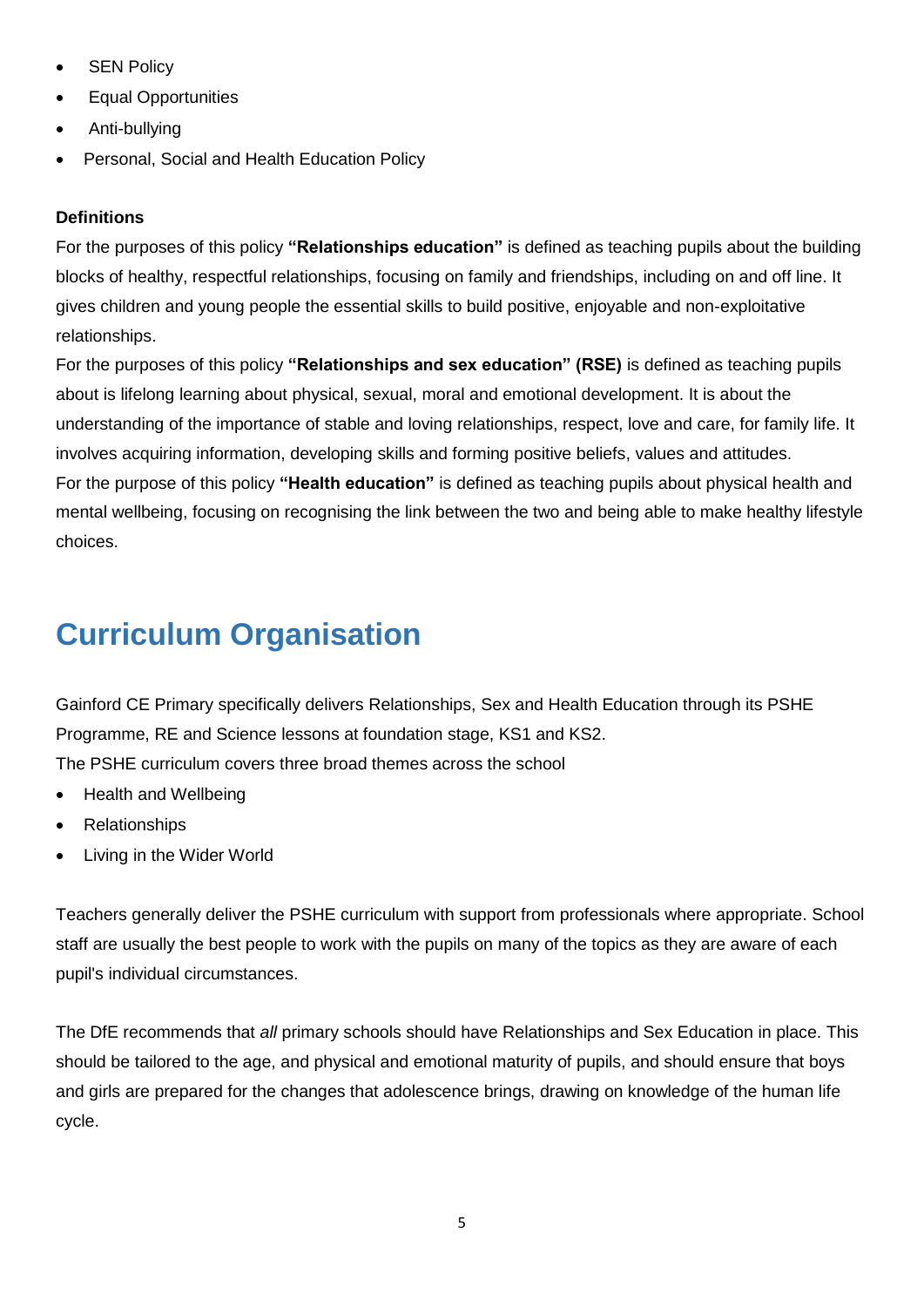All pupils must be taught the aspects of sex education outlined in the primary science curriculum – this includes teaching about the main external parts of the human body, how it changes as it grows from birth to old age, including puberty, and the reproductive process in some plants and animals.

The age and development of pupils is always considered when delivering relationships and sex education. All staff will use scientifically correct vocabulary to avoid misunderstandings and ambiguity. The words which will be used are: penis, vulva, vagina, testicle, scrotum, breasts and pubic hair.

When organising the curriculum the religious backgrounds of all pupils will be considered, so that the topics that are covered are taught appropriately.

An overview of Relationships Education and what pupils will know by the end of primary school is at Appendix 2. An overview of Health Education and what pupils will know by the end of primary school is at Appendix 3. The school is free to determine within the statutory curriculum content outlined in Appendix 2 what pupils are taught during each year group and the school always considers the age and development of pupils when deciding what will be taught in each year group. A summary of the content that will be taught during each Year Group is outlined at Appendix 4.

When pupils ask questions, we aim to answer them honestly at an age appropriate level and within the ground rule established at the start of the sessions. If it is felt that answering a specific question would involve information at a level inappropriate to the age and development of the rest of the pupils, the question will be dealt with individually at another time.

Assessment is carried out at appropriate times and involves teacher, pupil and peer assessment of knowledge and understanding, skills, and attitudes.

Ahead of implementation, we will consider the impact of coronavirus (COVID-19) on the delivery of the curriculum and adapt our approach, as appropriate. Many topics within relationships, sex and health education will support pupils with their experience of the pandemic and engage with their education as they return to school.

We will take into account local health profiles of children and young people within the catchment area of the school, which can help to identify local priorities in the curriculum.

### <span id="page-5-0"></span>**Links with Other Curriculum Areas**

We seek to draw links between Relationships, Sex and Health education and other curriculum subjects wherever possible. Relationships, sex and health education will be linked to the following subjects in particular:

- Science pupils learn about the main external parts of the body and changes to the body as it grows from birth to old age, including puberty.
- English when literary texts which touch on emotional aspects of relationships are studied in the English curriculum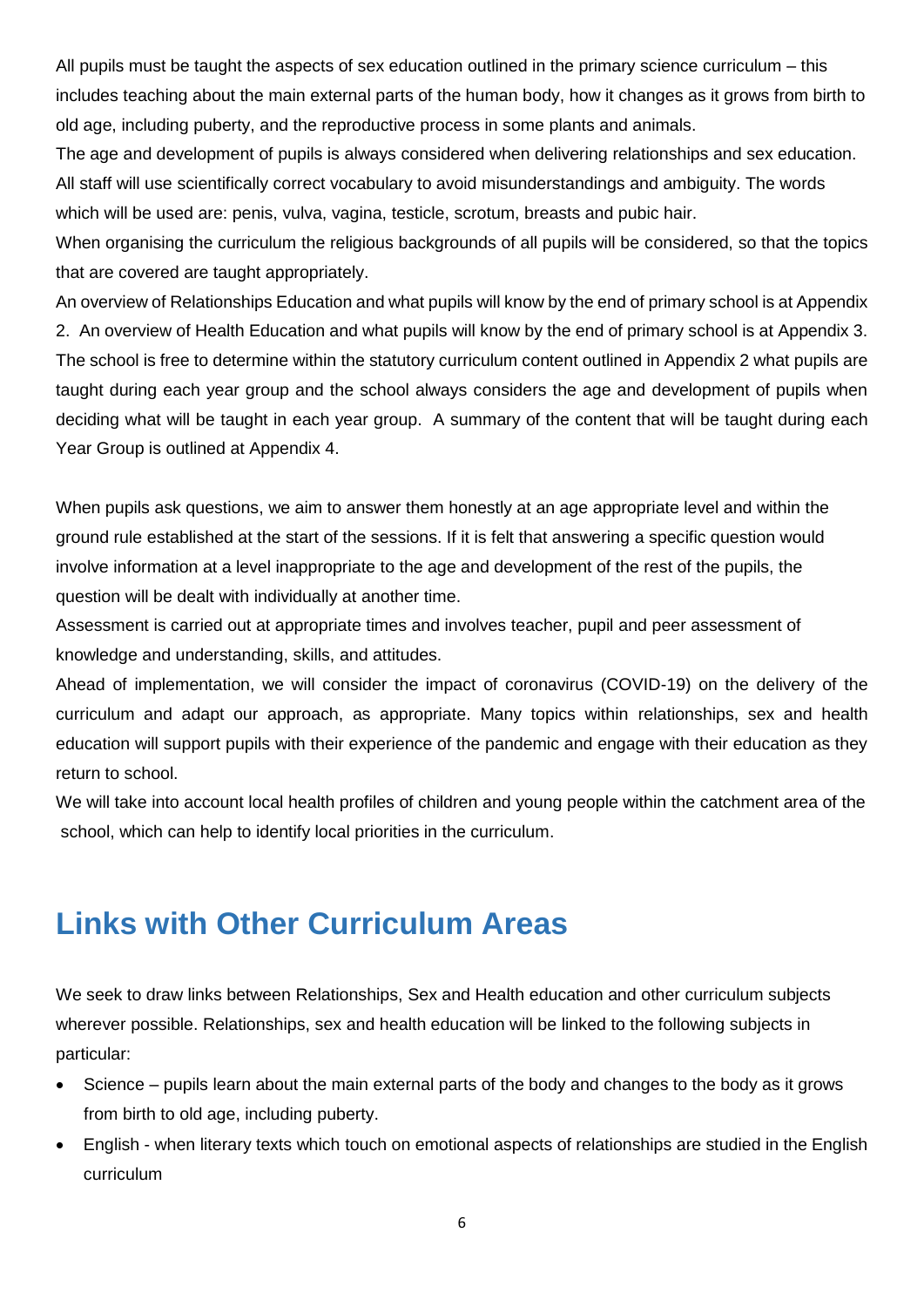- Computing pupils learn about e-safety, including how to use technology safely, responsibly, respectfully and securely, how to keep personal information private and how to access help and support and how content in computing relates to online and media topic
- PE pupils explore various physical activities, are physically active for sustained periods of time, engage in competitive sport and understand how exercise can lead to healthier lifestyles.
- PSHE pupils learn about respect and difference, values and characteristics of individuals, in the local context and wider community

### <span id="page-6-0"></span>**Resources and Delivery of Curriculum**

We will teach the curriculum to reflect the requirements set out in law, particularly the Equalities Act 2010, so that pupils understand what the law does, and does not, allow, and the wider implications of decisions they make.

Our Relationships and Sex Education curriculum is designed to prepare all pupils for the future, regardless of sexual orientation or gender identity.

At the point we consider it appropriate to teach pupils about LGBTQ+, we will ensure that this content is fully integrated into the Relationships, Sex and Health curriculum, rather than delivered as a stand-alone lesson.

Pupils will be taught about LGBTQ+ from Early Years onwards and formally in Upper Key Stage 2, with a focus on pupils developing an understanding that there are a variety of relationships and family patterns in the modern world. We will always consider the development and maturity of pupils before teaching this topic.

Teachers will ensure that pupils' views are listened to and will encourage them to ask questions and engage in discussion. Teachers will answer questions sensitively, honestly and appropriately to the pupil's age.

We ensure that all teaching resources and materials are appropriate for the age and maturity of pupils, their religious backgrounds and sensitive to their needs.

We consult with parents, and at all points of delivery of this programme will provide examples of the resources that we plan to use as we want to reassure parents and enable them to continue the conversations started in class at home.

Inappropriate videos, images etc. will not be used and resources will be selected with sensitivity given to the age, developmental stage and cultural background of pupils.

Any resources or materials used to support learning will be formally assessed by the relationships, sex and health education subject leader before use to ensure they are appropriate for the age and maturity of pupils, meet the outcome of the relevant part of the curriculum, and are in line with the school's legal duties in relation to impartiality.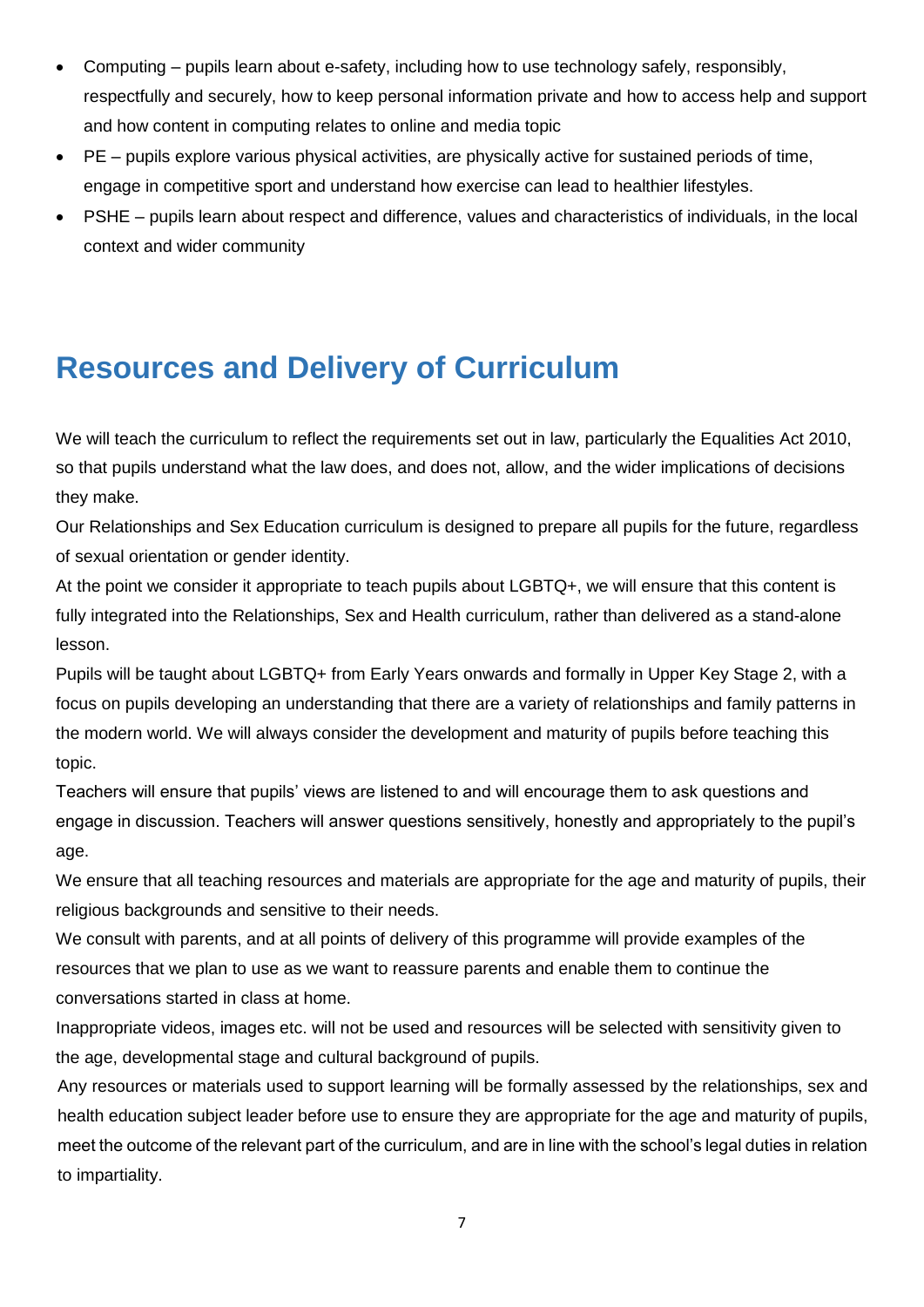We will not under any circumstances use resources produced by organisations that take extreme political stances on matters. This is the case even if the material itself is not extreme, as the use of it could imply endorsement or support of the organisation.

[https://www.gov.uk/government/publications/relationships-education-relationships-and-sex-education-rse](https://www.gov.uk/government/publications/relationships-education-relationships-and-sex-education-rse-and-health-education/annex-b-resources-for-relationships-education-relationships-and-sex-education-rse-and-health-education)[and-health-education/annex-b-resources-for-relationships-education-relationships-and-sex-education-rse](https://www.gov.uk/government/publications/relationships-education-relationships-and-sex-education-rse-and-health-education/annex-b-resources-for-relationships-education-relationships-and-sex-education-rse-and-health-education)[and-health-education](https://www.gov.uk/government/publications/relationships-education-relationships-and-sex-education-rse-and-health-education/annex-b-resources-for-relationships-education-relationships-and-sex-education-rse-and-health-education)

Teachers will have the same high expectations of the quality of pupils' work in these subjects as for other curriculum areas. A strong curriculum will build on the knowledge pupils have previously acquired, including in other subjects, with regular feedback provided on pupil progress.

Lessons should be planned to ensure that all pupils of differing abilities are suitably challenged. Teachers will identify and assess the needs of pupils who may require extra support or intervention.

Whilst there is no formal examined assessment for these subjects, we will use tests, written assignments or self-evaluations, to capture progress.

We are currently using a range of resources to support our curriculum, such as:

- PSHE Association
- **BBC Bitesize**
- Kapow Primary
- Step into the NHS
- Educate and Celebrate (LGBT+ resources)
- Learning.NSPCC.org

#### **External Partners**

External partners may be invited to assist from time to time with the delivery of this programme and will be required to comply with this policy. We will ensure that the teaching delivered by the external partner fits with the planned curriculum and this policy. The use of external partners is to enhance curriculum rather than as a replacement for the teachers delivering the curriculum.

External agencies can provide speakers, tools and resources to enhance and supplement the curriculum. It is important when using external agencies to take particular care that the agency and any materials used are appropriate and in line with our legal duties regarding political impartiality. We will:

- forbid the pursuit of partisan political activities by junior pupils
- forbid the promotion of partisan political views in the teaching of any subject in the school

• take reasonably practicable steps to secure that where political issues are brought to the attention of pupils, they are offered a balanced presentation of opposing views.

Before delivery of the session we will discuss the partner's lesson plan and any materials the partner intends to use and ensure that the content is age appropriate for the pupils and meets pupil's needs. We will ensure any external partner complies with the Child Protection and Safeguarding Policy.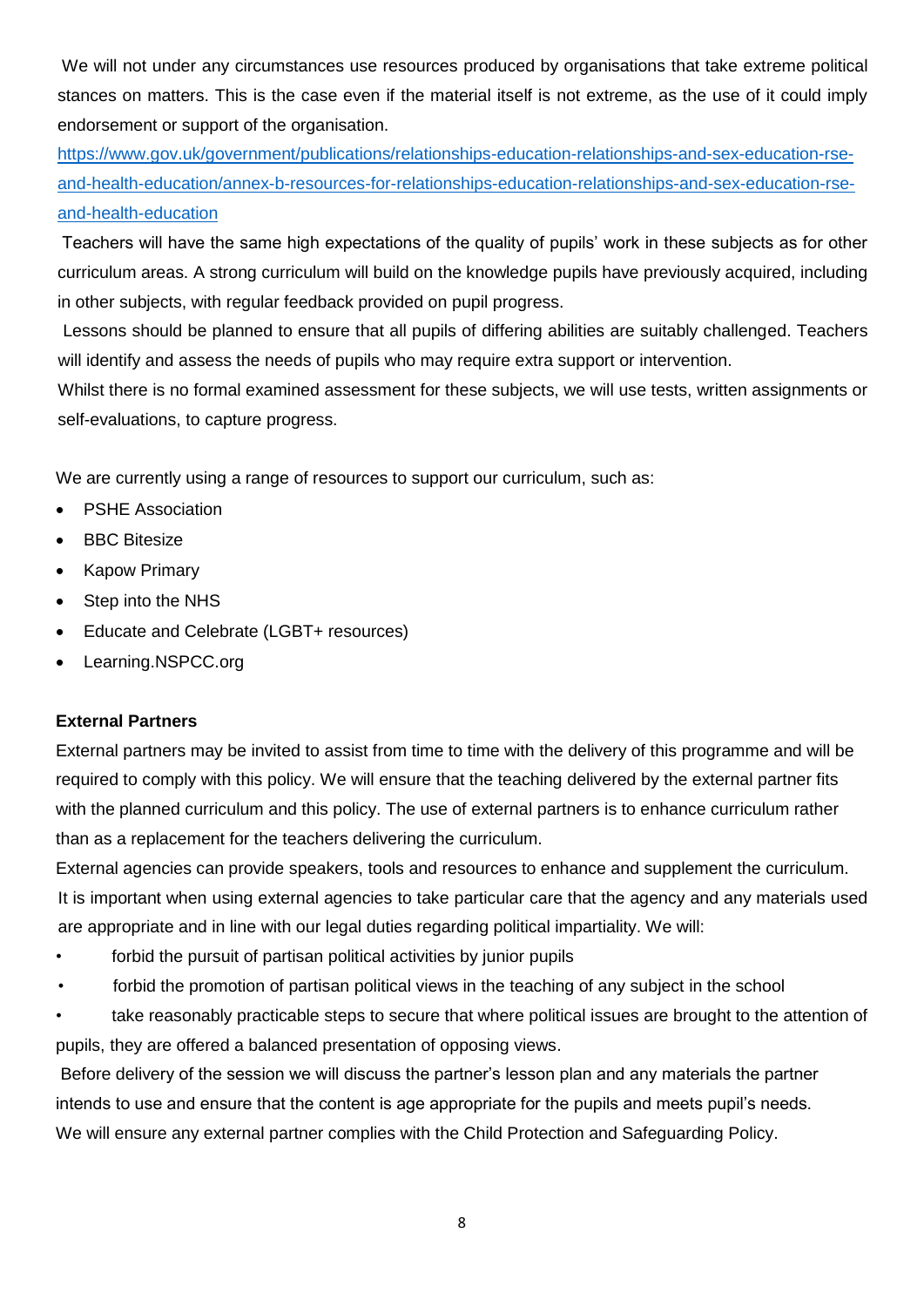## <span id="page-8-0"></span>**Consultation with Parents and Carers**

We understand the important role parents play in enhancing their children's understanding of relationships, sex and health. We also understand how important parents' views are in shaping the curriculum. We work closely with parents by establishing open communication – all parents are consulted in the development and delivery of the curriculum through:

- Questionnaires and surveys
- **Meetings**
- Newsletters and letters
- **Website**

Consultation may also take place with the wider school community e.g. governing body, school nurse, Local Authority and Diocese.

Parents are provided with the following information:

- The content of the relationships, sex and health curriculum
- The delivery of the relationships, sex and health curriculum, including what is taught in each year group
- The legalities surrounding withdrawing their child from the subjects
- The resources that will be used to support the curriculum

### <span id="page-8-1"></span>**Right to Withdraw from RSE**

Relationships and Health education are statutory in primary school and parents do not have the right to withdraw their child from these subjects. (See Appendix 5)

Parents have the right to request that their child be withdrawn from some or all of sex education delivered (other than what must be taught as part of the statutory science curriculum). The head teacher will discuss the request with parents and, as appropriate, with the child to ensure that their wishes are understood and to clarify the nature and purpose of the curriculum. The head teacher will document this process to ensure a record is kept.

The head teacher may discuss with parents the benefits of receiving this important education and any detrimental effects that withdrawal might have on the child. This includes social and emotional effects of being excluded, as well as the likelihood of the child hearing their peers' version of what was said in the classes, rather than what was directly said by the teacher.

Once those discussions have taken place, the Head teacher will respect the parents' request to withdraw the child except where in respect of content that must be taught as part of the science curriculum. (See request form in Appendix 5). This process is the same for pupils with SEND. However, there may be exceptional circumstances where the head teacher may want to take a pupil's specific needs arising from their SEND into account when making this decision.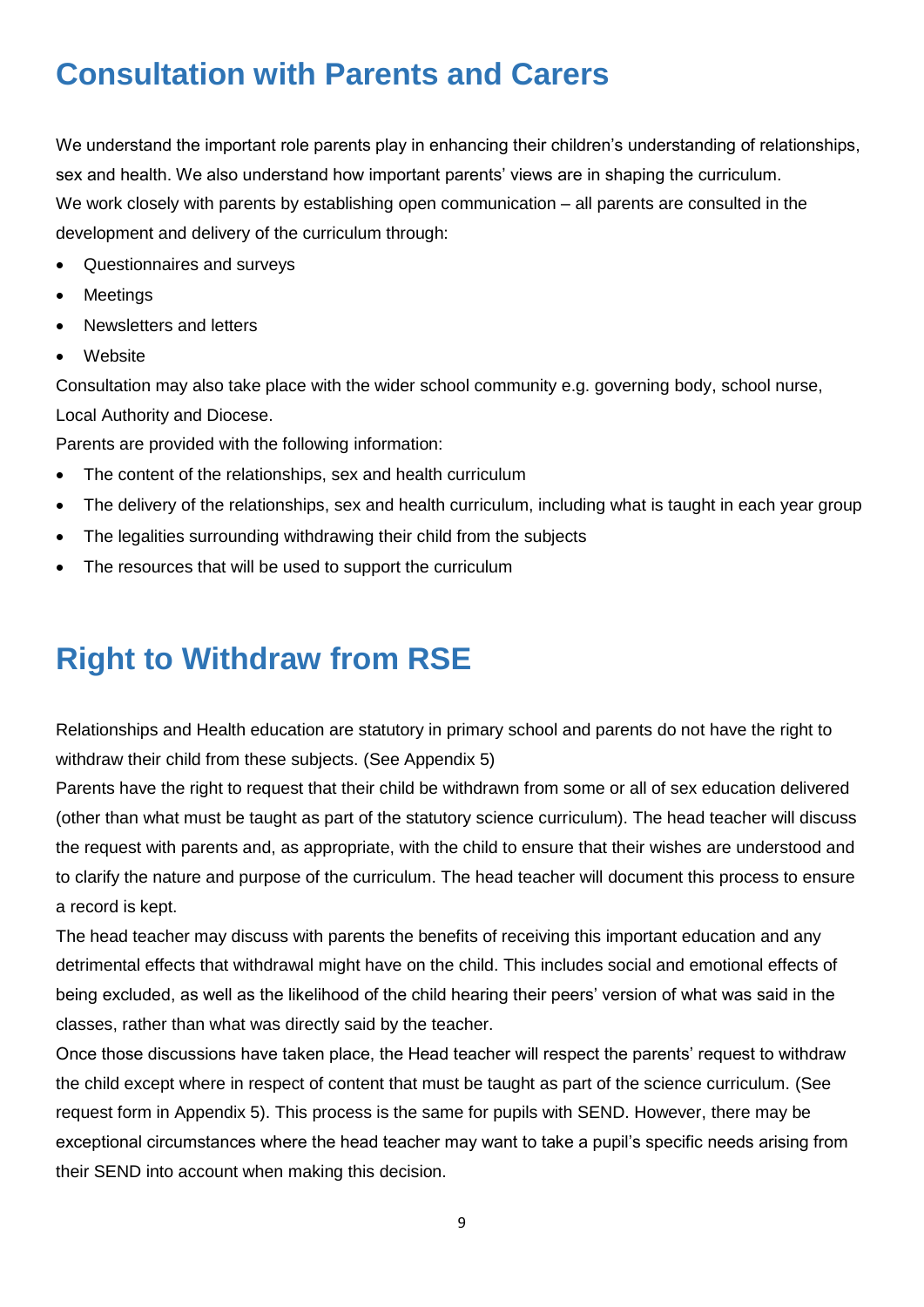The head teacher will not grant a request to withdraw a pupil from any sex education delivered as part of the science curriculum.

If a pupil is withdrawn from sex education, the pupil will receive appropriate, purposeful education during the period of withdrawal.

#### **Staff training**

Teacher wellbeing

It is essential that teachers can maintain their own wellbeing when delivering the curriculum. There may be times that a topic triggers feelings or thoughts, including of historic, recent or current trauma.

It is important for school leaders to appreciate the different nature of these subjects, and be understanding of teachers' individual circumstances and the support they may need.

Leaders will engage teachers in considering their own needs in advance.

It is important that teaching is balanced and not dependent on any personal views teachers may have. Teachers should operate at all times within the framework of this policy, the Teaching Standards and comply with the Equality Act. There is no obligation on teachers to offer information personal to themselves or to share personal views.

Staff receive training and regular updates regarding safeguarding and child sexual exploitation

14.5 Teachers are not required to answer personal questions asked by pupils and should consider, with the support of leaders, how best to handle any such questions.

All staff members will receive appropriate training to ensure they are up-to-date with the relationship, sex and health education programme and any associated issues.

Members of staff responsible for teaching the subjects will undergo further training to ensure they are fully equipped to teach the subjects effectively.

Training of staff will also be scheduled around any updated guidance on the programme and any new developments.

The DfE training modules provide some examples of good practice and approaches to support staff preparing to teach about individual subjects.

[https://www.gov.uk/guidance/teaching-about-relationships-sex-and-health#train-teachers-on-relationships](https://www.gov.uk/guidance/teaching-about-relationships-sex-and-health#train-teachers-on-relationships-sex-and-health-education)[sex-and-health-education](https://www.gov.uk/guidance/teaching-about-relationships-sex-and-health#train-teachers-on-relationships-sex-and-health-education)

# <span id="page-9-0"></span>**Safeguarding Bullying and Confidentiality**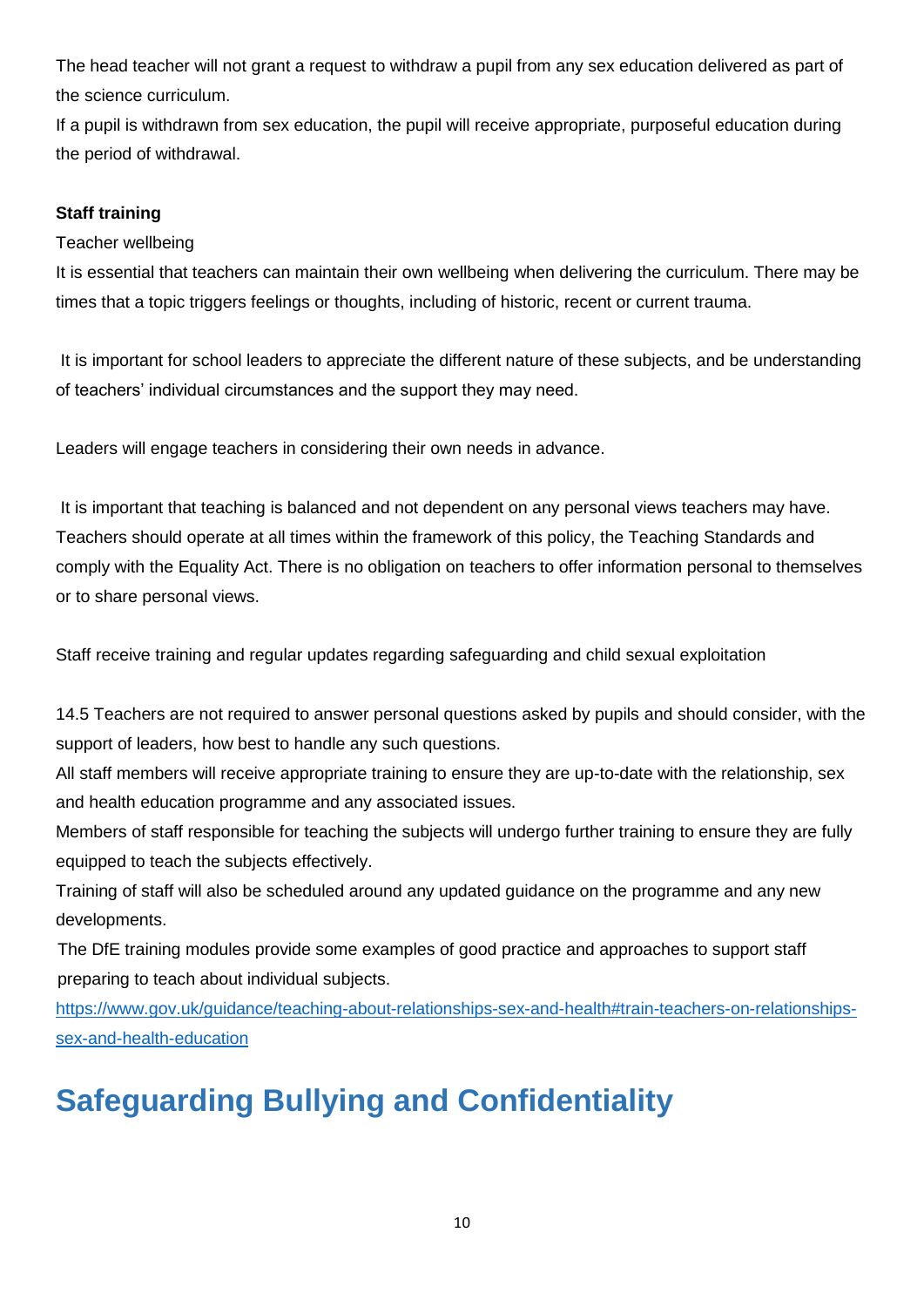Any bullying incidents arising out of the relationships, sex and health education, such as those relating to sexual orientation, will be dealt with as seriously as any other bullying incidents in school in accordance with the Behaviour Policy and/or Anti-bullying policies.

Confidentiality within the classroom is an important aspect of relationships, sex and health education and teachers should respect the confidentiality of pupils as far as possible. Pupils will be informed of the duty of confidentiality and will be made aware of what action may be taken if they choose to report a concern or make a disclosure.

If a teacher has any suspicion of inappropriate behaviour or potential abuse, or if any reports are made during lessons as a result of the content of the curriculum this will be reported to the Designated Safeguarding Lead and this will be dealt with in line with the Child Protection and Safeguarding Policy. Dealing with sensitive issues - Conversations within lessons should not lead to any type of bullying, ostracising or other forms of social or emotional harm. Pupils should be aware of this and lessons should be delivered in such a way to ensure this does not happen.

To help create a safe environment for pupils when teaching these topics, we will consider:

- setting ground rules for lessons, where needed, particularly around not sharing personal information (there is guidance on how to create ground rules in the individual subject training modules)
- stopping discussions if personal information is shared in lessons and following up with pupils later where needed
- not promising confidentiality if a pupil confides something concerning
- telling pupils they can ask for help and they will be taken seriously

### <span id="page-10-0"></span>**Monitoring and Evaluation of RSE**

It is the responsibility of the Head teacher/ Leadership Team to oversee and organise the monitoring and evaluation of PSHE and RSE, in the context of the overall school plans for monitoring the quality of teaching and learning. The PSHE and RSE programmes will be treated as a subject and will be involved in a yearly monitoring and evaluation exercise led by the Leadership Team. This policy will also be reviewed in light of any changes to statutory guidance, feedback from parents, staff or pupils, and issues in the school or local area that may need addressing.

The Governing body is responsible for overseeing, reviewing and organising the revision of the sex and relationship education policy and curriculum.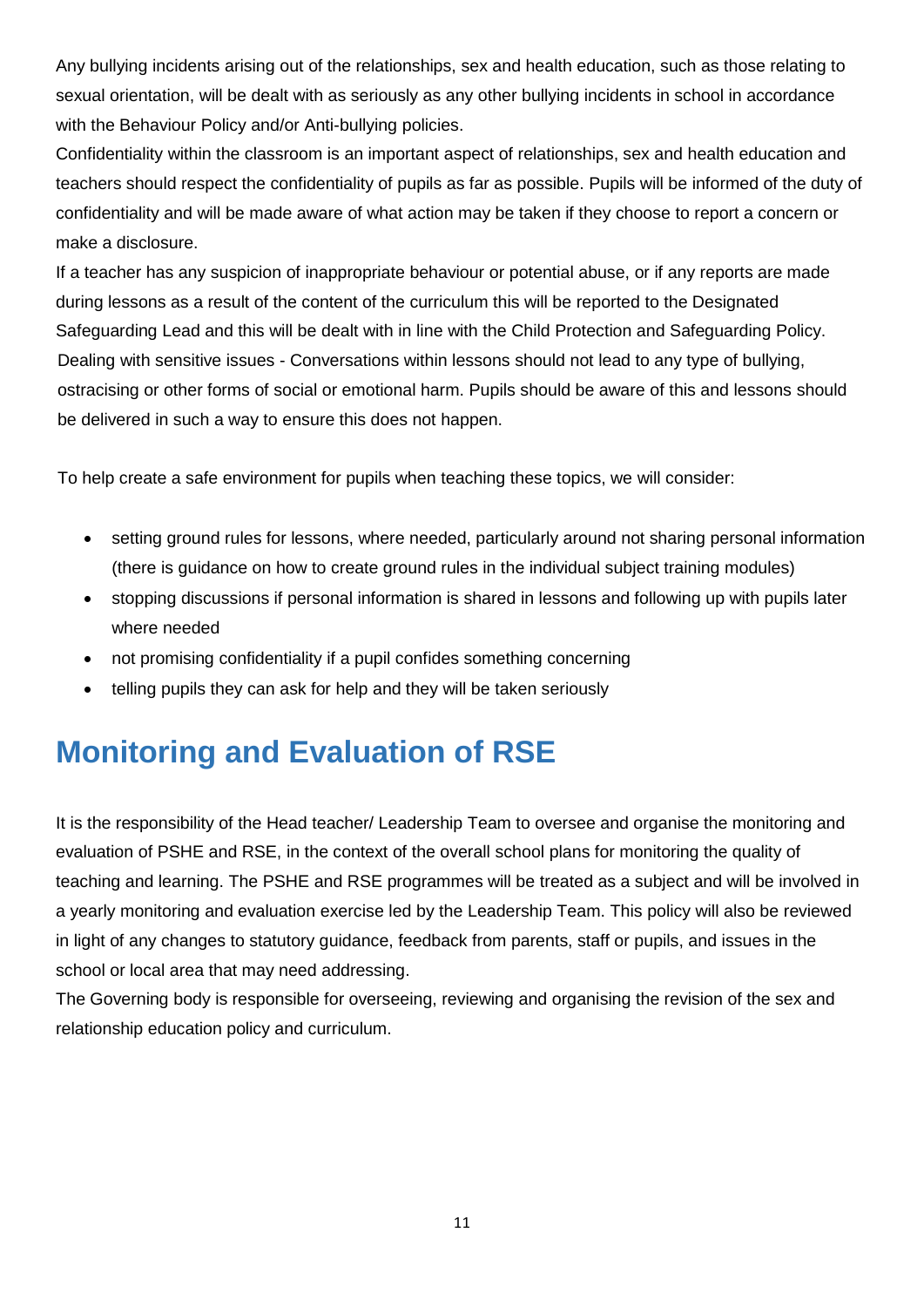#### **A CHARTER FOR FAITH SENSITIVE AND INCLUSIVE RELATIONSHIPS EDUCATION, RELATIONSHIPS AND SEX EDUCATION (RSE) AND HEALTH EDUCATION (RSHE)<sup>1</sup>**

In The Durham Diocesan MAT we seek to provide Relationships Education, Relationships and Sex Education (RSE) and Health Education (RSHE), which will enable all pupils to flourish.

#### **We commit:**

-

- 1. **To work in partnership with parents and carers**. This will involve dialogue with parents and carers through all stages of policy development as well as discussing the resources used to teach their children and how they can contribute at home. It must, however, be recognised that the law specifies that what is taught and how it is taught is ultimately a decision for the school.
- 2. **That RSHE will be delivered professionally and as an identifiable part of PSHE**. It will be led, resourced and reported to parents in the same way as any other subject. There will be a planned programme delivered in a carefully sequenced way. Staff will receive regular training in RSHE and PSHE. Any expert visitors or trainers invited into the school to enhance and supplement the programme will be expected to respect the schools published policy for RSHE.
- 3. **That RSHE will be delivered in a way that affords dignity and shows respect to all who make up our**  diverse community. It will not discriminate against any of the protected characteristics in the Equality Act<sup>2</sup> and will be sensitive to the faith and beliefs of those in the wider school community. RSHE will seek to explain fairly the tenets and varying interpretations of religious communities on matters of sex and relationships and teach these viewpoints with respect. It will value the importance of faithfulness as the underpinning and backdrop for relationships. It will encourage pupils to develop the skills needed to disagree without being disagreeable, to appreciate the lived experience of other people and to live well together.
- 4. **That RSHE will seek to build resilience in our pupils to help them form healthy relationships, to keep themselves safe and resist the harmful influence of pornography in all its forms**. It will give pupils opportunities to reflect on values and influences including their peers, the media, the internet, faith and culture that may have shaped their attitudes to gender, relationships and sex. It will promote the development of the wisdom and skills our pupils need to make their own informed decisions.
- 5. **That RSHE will promote healthy resilient relationships set in the context of character and virtue development**. It will reflect the vision and associated values of the school, promote reverence for the gift of human sexuality and encourage relationships that are hopeful and aspirational. Based on the school's values it will seek to develop character within a moral framework based on virtues such as honesty, integrity, self-control, courage, humility, kindness, forgiveness, generosity and a sense of justice but does not seek to teach only one moral position.
- 6. **That RSHE will be based on honest and medically accurate information from reliable sources of information, including about the law and legal rights**. It will distinguish between different types of knowledge and opinions so that pupils can learn about their bodies and sexual and reproductive health as appropriate to their age and maturity.
- 7. **To take a particular care to meet the individual needs of all pupils including those with special needs and disabilities.** It will ensure that lessons and any resources used will be accessible and sensitive to the learning needs of

<sup>&</sup>lt;sup>1</sup> RSHE is used to indicate either Relationships Education, Relationships and Sex Education and Health Education as determined by the school context since, after consultation with parents and carers primary schools may decide to include elements of sex education in their curriculum.

 $2$  The protected characteristics are age, disability, gender reassignment, race, religion or belief, sex, sexual orientation, marriage and civil partnership and pregnancy and maternity.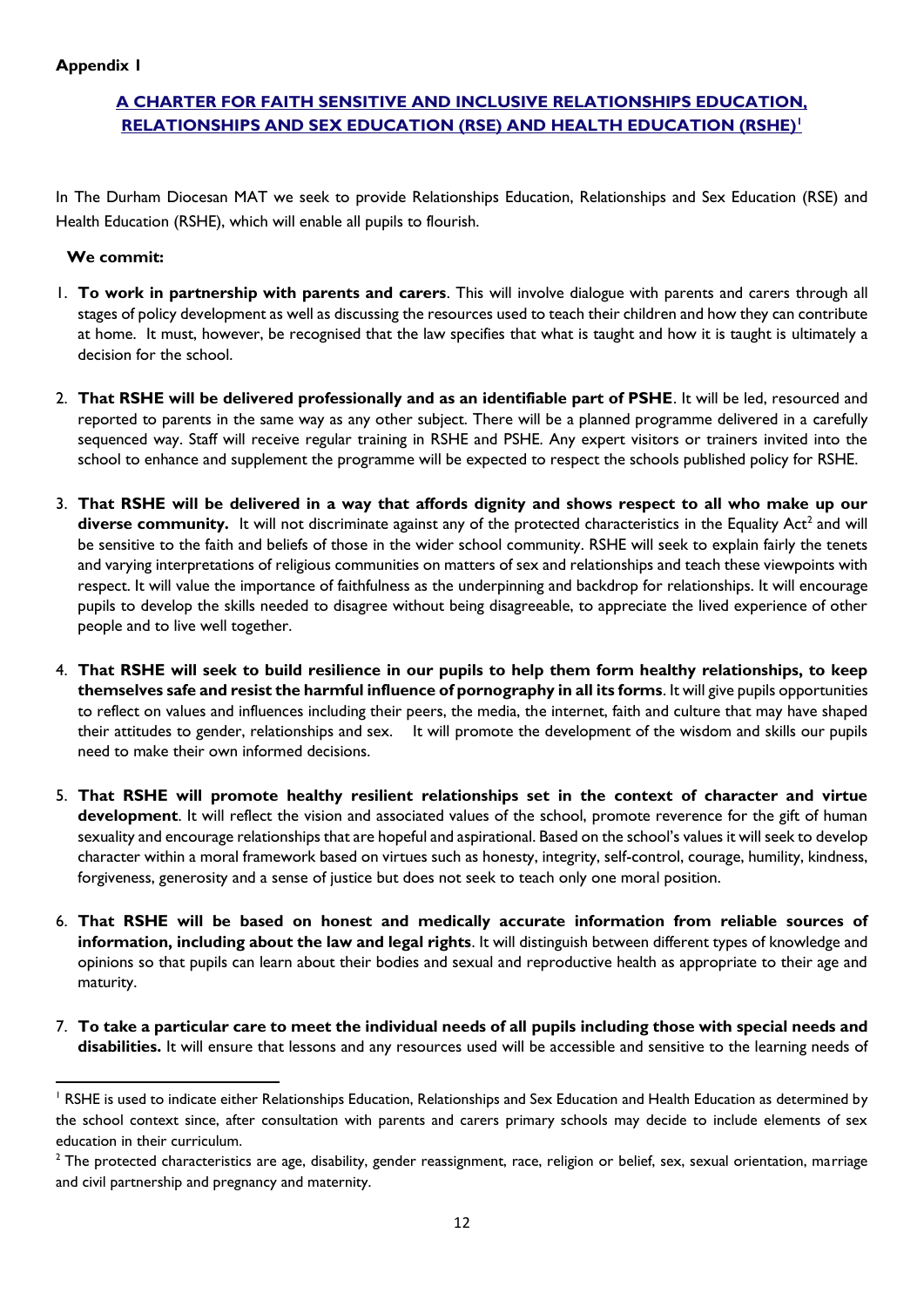the individual child. We acknowledge the potential vulnerability of pupils who have special needs and disabilities (SEND) and recognise the possibilities and rights of SEND pupils to high quality relationships and sex education.

8. To seek pupils' views about RSHE so that the teaching can be made relevant to their lives. It will discuss real life issues relating to the age and stage of pupils, including friendships, families, faith, consent, relationship abuse, exploitation and safe relationships online. This will be carefully targeted and age appropriate based on a teacher judgment about pupil readiness for this information in consultation with parents and carers.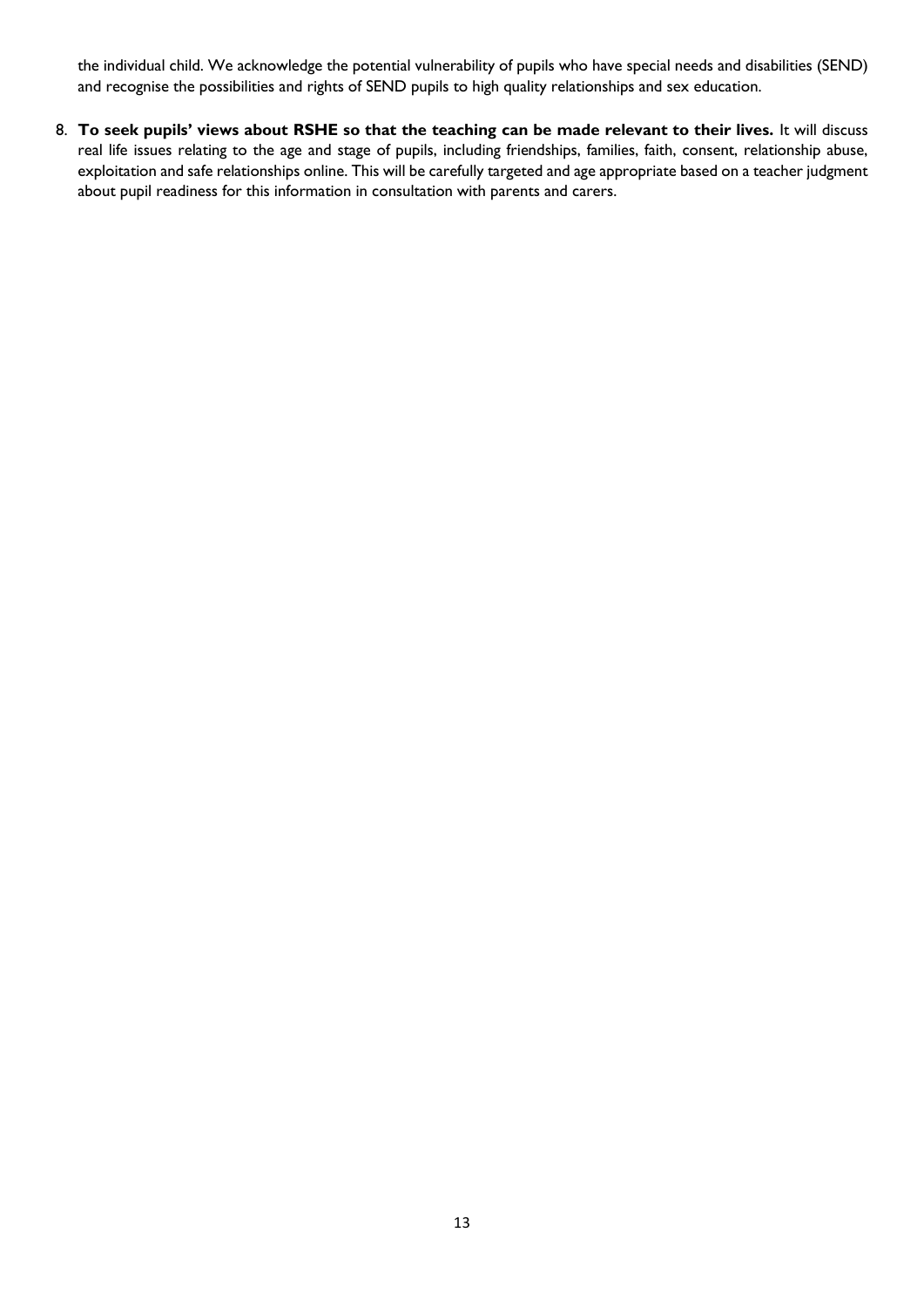#### **Relationships education overview**

#### **Families and people who care for me**

By the end of primary school, pupils will know:

- 1. That families are important for them growing up because they can give love, security and stability.
- 2. The characteristics of healthy family life, commitment to each other, including in times of difficulty, protection and care for children and other family members, the importance of spending time together and sharing each other's lives.
- 3. That others' families, either in school or in the wider world, sometimes look different from their family, but that they should respect those differences and know that other children's families are also characterised by love and care.
- 4. That stable, caring relationships, which may be of different types, are at the heart of happy families, and are important for children's security as they grow up.
- 5. That marriage represents a formal and legally recognised commitment of two people to each other which is intended to be lifelong.
- 6. How to recognise if family relationships are making them feel unhappy or unsafe, and how to seek help or advice from others if needed.

#### **Caring friendships**

By the end of primary school, pupils will know:

- 7. How important friendships are in making us feel happy and secure, and how people choose and make friends.
- 8. The characteristics of friendships, including mutual respect, truthfulness, trustworthiness, loyalty, kindness, generosity, trust, sharing interests and experiences, and support with problems and difficulties.
- 9. That healthy friendships are positive and welcoming towards others, and do not make others feel lonely or excluded.
- 10. That most friendships have ups and downs, but that these can often be worked through so that the friendship is repaired or even strengthened, and that resorting to violence is never right.
- 11. How to recognise who to trust and who not to trust.
- 12. How to judge when a friendship is making them feel unhappy or uncomfortable.
- 13. How to manage conflict.
- 14. How to manage different situations and how to seek help from others if needed.

#### **Respectful relationships**

By the end of primary school, pupils will know:

- 15. The importance of respecting others, even when they are very different from them (for example, physically, in character, personality or backgrounds), make different choices, or have different preferences or beliefs.
- 16. Which practical steps they can take in a range of different contexts to improve or support respectful relationships.
- 17. The conventions of courtesy and manners.
- 18. The importance of self-respect and how this links to their own happiness.
- 19. That in school and wider society they can expect to be treated with respect by others, and that in turn they should show due respect to others, including those in positions of authority.
- 20. About the different types of bullying (including cyberbullying), the impact of bullying, responsibilities of bystanders to report bullying to an adult, and how to seek help.
- 21. What a stereotype is, and how they can be unfair, negative or destructive.
- 22. The importance of permission-seeking and giving in relationships with friends, peers and adults.

#### **Online relationships**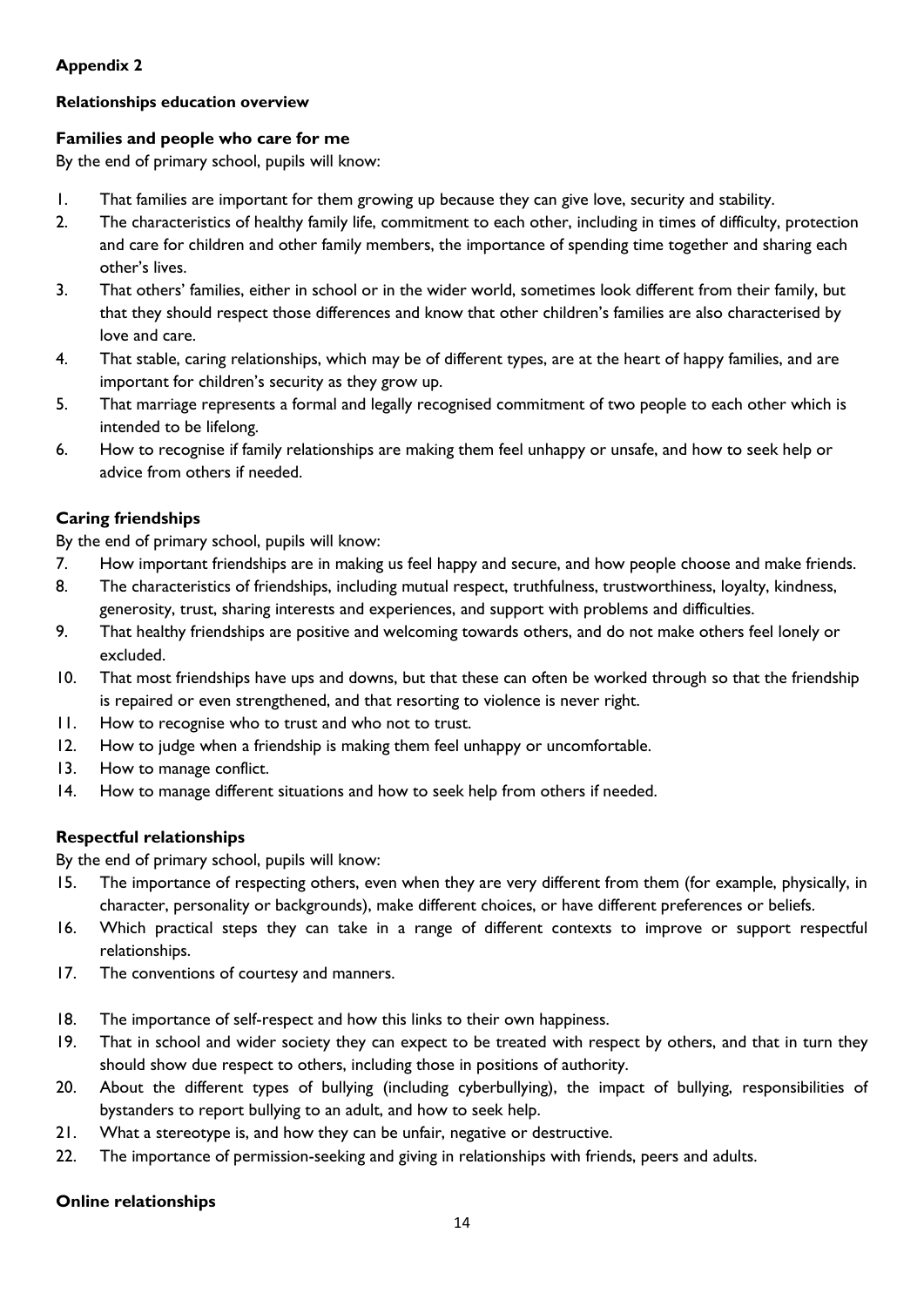By the end of primary school, pupils will know:

- 23. That people sometimes behave differently online, including pretending to be someone they are not.
- 24. That the same principles apply to online relationships as to face-to-face relationships, including the importance of respect for others online, even when we are anonymous.
- 25. The rules and principles for keeping safe online.
- 26. How to recognise harmful content and contact online, and how to report these.
- 27. How to critically consider their online friendships and sources of information.
- 28. The risks associated with people they have never met.
- 29. How information and data is shared and used online.

#### **Being safe**

By the end of primary school, pupils will know:

- 30. What sorts of boundaries are appropriate in friendships with peers and others including in a digital context.
- 31. About the concept of privacy and the implications of it for both children and adults.
- 32. That it is not always right to keep secrets if they relate to being safe.
- 33. That each person's body belongs to them, and the differences between appropriate and inappropriate or unsafe physical, and other, contact.
- 34. How to respond safely and appropriately to adults they may encounter (in all contexts, including online) who they do not know.
- 35. How to recognise and report feelings of being unsafe or feeling bad about any adult.
- 36. How to ask for advice or help for themselves and others, and to keep trying until they are heard.
- 37. How to report concerns or abuse, and the vocabulary and confidence needed to do so.
- 38. Where to seek advice, for example, from their family, their school and other sources.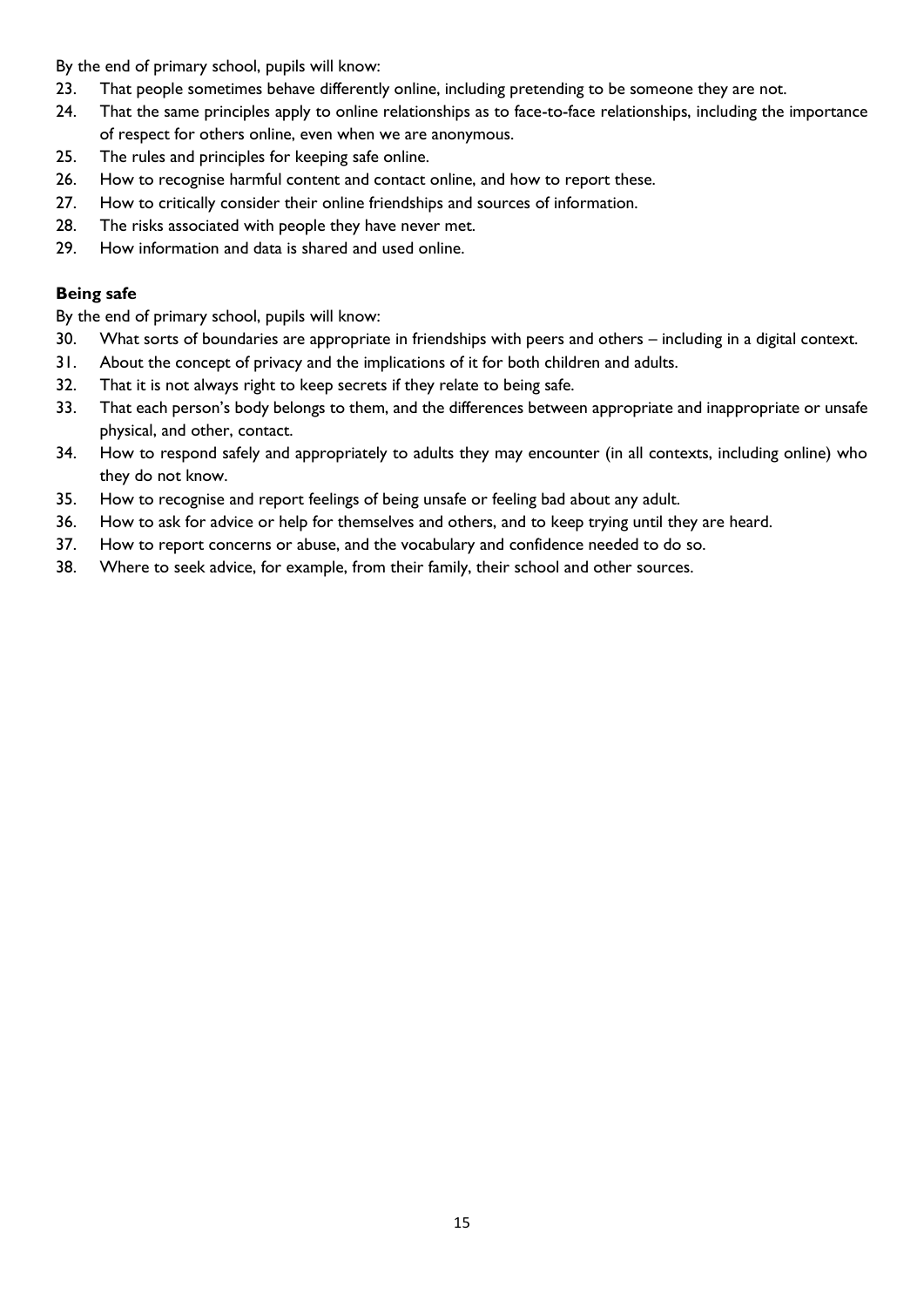#### **Health education overview**

The focus at primary level is teaching the characteristics of good physical health and mental wellbeing.

#### **Mental wellbeing**

By the end of primary school pupils will know:

- 39. That mental wellbeing is a normal part of daily life, in the same way as physical health.
- 40. That there is a normal range of emotions, e.g. happiness, sadness, anger, fear, surprise and nervousness.
- 41. The scale of emotions that humans experience in response to different experiences and situations.
- 42. How to recognise and talk about their emotions, including having a varied vocabulary of words to use when talking about their own and others' feelings.
- 43. How to judge whether what they are feeling and how they are behaving is appropriate and proportionate.
- 44. The benefits of physical exercise, time outdoors, community participation, and voluntary and service-based activity on mental wellbeing and happiness.
- 45. Simple self-care techniques, including the importance of rest, time spent with friends and family, and the benefits of hobbies and interests.
- 46. How isolation and loneliness can affect children and that it is very important they discuss their feelings with an adult and seek support.
- 47. That bullying (including cyberbullying) has a negative and often lasting impact on mental wellbeing.
- 48. Where and how to seek support (including recognising the triggers for seeking support), extending to who in school they should speak to if they are worried about themselves or others.
- 49. That it is common to experience mental ill health and, for the many people who do, the problems can be resolved if the right support is made available, especially if accessed early enough.

#### **Internet safety and harms**

By the end of primary school, pupils will know:

- 50. That for most people, the internet is an integral part of life and has many benefits.
- 51. About the benefits of rationing time spent online.
- 52. The risks of excessive time spent on electronic devices.
- 53. The impact of positive and negative content online on their own and others' mental and physical wellbeing.
- 54. How to consider the effect of their online actions on others.
- 55. How to recognise and display respectful behaviour online.
- 56. The importance of keeping personal information private.
- 57. Why social media, some computer games and online gaming, for example, are age-restricted.
- 58. That the internet can also be a negative place where online abuse, trolling, bullying and harassment can take place, which can have a negative impact on mental health.
- 59. How to be a discerning consumer of information online, including understanding that information (inclusive of that from search engines) is ranked, selected and targeted.
- 60. Where and how to report concerns and get support with issues online.

#### **Physical health and fitness**

By the end of primary school, pupils will know:

- 61. The characteristics and mental and physical benefits of an active lifestyle.
- 62. The importance of building regular exercise into daily and weekly routines and how to achieve this, for example by walking or cycling to school, a daily active mile, or other forms of regular, vigorous exercise.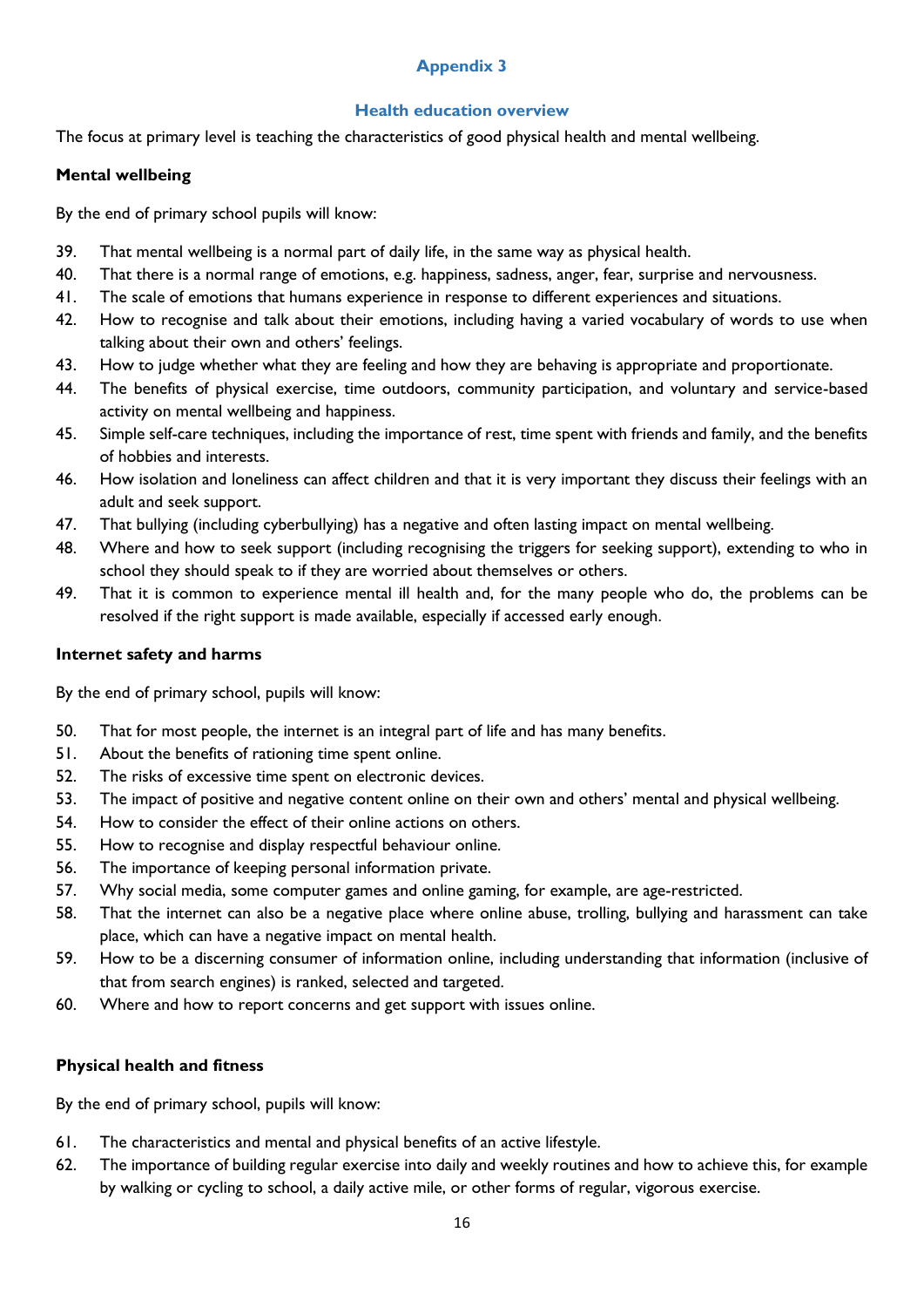- 63. The risks associated with an inactive lifestyle, including obesity.
- 64. How and when to seek support, including which adults to speak to in school if they are worried about their health.

#### **Healthy eating**

By the end of primary school, pupils will know:

- 65. What constitutes a healthy diet, including an understanding of calories and other nutritional content.
- 66. The principles of planning and preparing a range of healthy meals.
- 67. The characteristics of a poor diet and risks associated with unhealthy eating, including obesity, and other behaviours, e.g. the impact of alcohol on diet or health.

#### **Drugs alcohol and tobacco**

By the end of primary school, pupils will know:

68. The facts about legal and illegal harmful substances and associated risks, including smoking, alcohol use and drugtaking.

#### **Health and prevention**

By the end of primary school, pupils will know:

- 69. How to recognise early signs of physical illness, such as weight loss or unexplained changes to the body.
- 70. About safe and unsafe exposure to the sun, and how to reduce the risk of sun damage, including skin cancer.
- 71. The importance of sufficient good-quality sleep for good health, and that a lack of sleep can affect weight, mood and ability to learn.
- 72. About dental health and the benefits of good oral hygiene and dental flossing, including regular check-ups at the dentist.
- 73. About personal hygiene and germs including bacteria and viruses, how they are spread and treated, and the importance of hand washing.
- 74. The facts and science relating to immunisation and vaccination.

#### **Basic first aid**

By the end of primary school, pupils will know:

- 75. How to make a clear and efficient call to emergency services if necessary.
- 76. Concepts of basic first-aid, for example dealing with common injuries, including head injuries.

#### **Changing adolescent body**

By the end of primary school, pupils will know:

- 77. Key facts about puberty and the changing adolescent body, particularly from age 9 through to age 11, including physical and emotional changes.
- 78. About menstrual wellbeing and key facts relating to the menstrual cycle.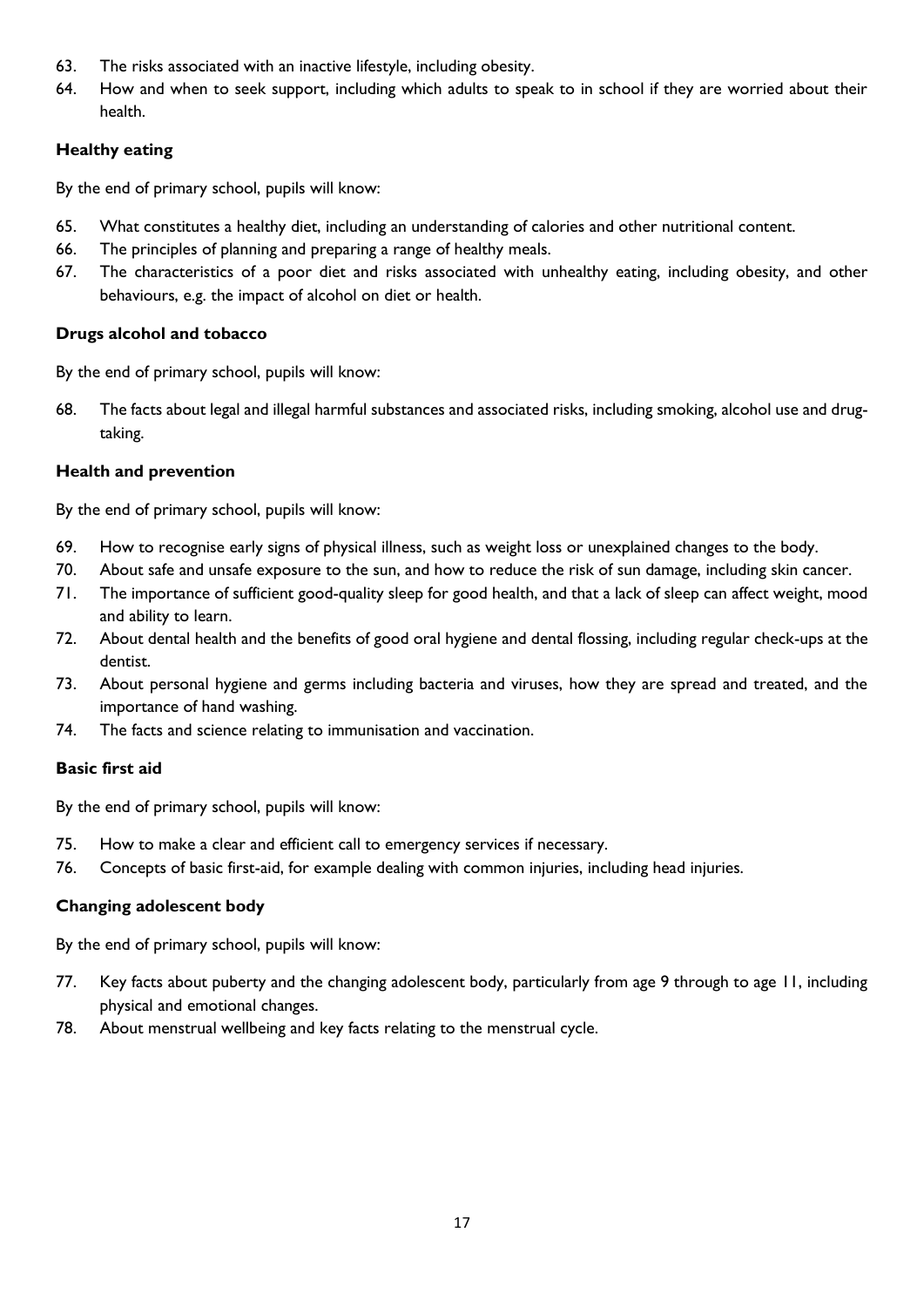#### **Outline of Relationships Education, Sex Education and Health Education per year group.**

The school plans a progressive curriculum, topics are built upon prior knowledge taught in previous years as they progress through school to provide a smooth transition to secondary school.

We will deliver a carefully sequenced and coherent curriculum, by:

• identifying the essential concepts, knowledge, skills and principles of the subject and providing an opportunity for all pupils to learn and master these critical components

• ensuring pupils' thinking is focused on key ideas within the subject

• working with experienced colleagues to accumulate and refine a collection of powerful analogies, illustrations, examples, explanations and demonstrations

• using resources and materials aligned with the school curriculum (for example, printed or online textbooks or shared resources designed by experienced colleagues that carefully sequence content)

• being aware of common misconceptions and discussing with experienced colleagues how to help pupils master important concepts.

#### **Ensuring content is appropriate**

The safety of children is of paramount importance in school.

Teachers should be aware of age inappropriate material on the internet. Great caution should be exercised before setting any assignment, in class or at home, that involves researching a subject where there is a high risk that a child could accidentally be exposed to age inappropriate material, such as pornography. Particularly at primary level, teachers should be careful not to expose children to over-sexualised content.

Knowledge about safer sex and sexual health is important to ensure that young people are equipped to make safe, informed and healthy choices. This should be delivered in a non-judgemental, factual way and allow scope for young people to ask questions in a safe environment. Schools have the freedom to develop an ageappropriate, developmental curriculum which meets the needs of their young people, in consultation with parents and the local community.

Teachers will be mindful of the law and legal requirements and be careful not to condone or encourage illegal political activity or the use of illegal drugs.

We are aware that topics involving gender and biological sex can be complex and sensitive matters to navigate. We will not reinforce harmful stereotypes, for instance by suggesting that children might be a different gender based on their personality and interests or the clothes they prefer to wear. Resources used in teaching about this topic must always be age-appropriate and evidence based. Materials which suggest that non-conformity to gender stereotypes should be seen as synonymous with having a different gender identity will not be used and we will not work with external agencies or organisations that produce such material. While teachers should not suggest to a child that their non-compliance with gender stereotypes means that either their personality or their body is wrong and in need of changing, teachers should always seek to treat individual students with sympathy and support.

A summary of the content that is currently taught during each Year Group is including in the **DDMAT Programme of Study for Relationships Education, Sex Education and Health Education (see attached)**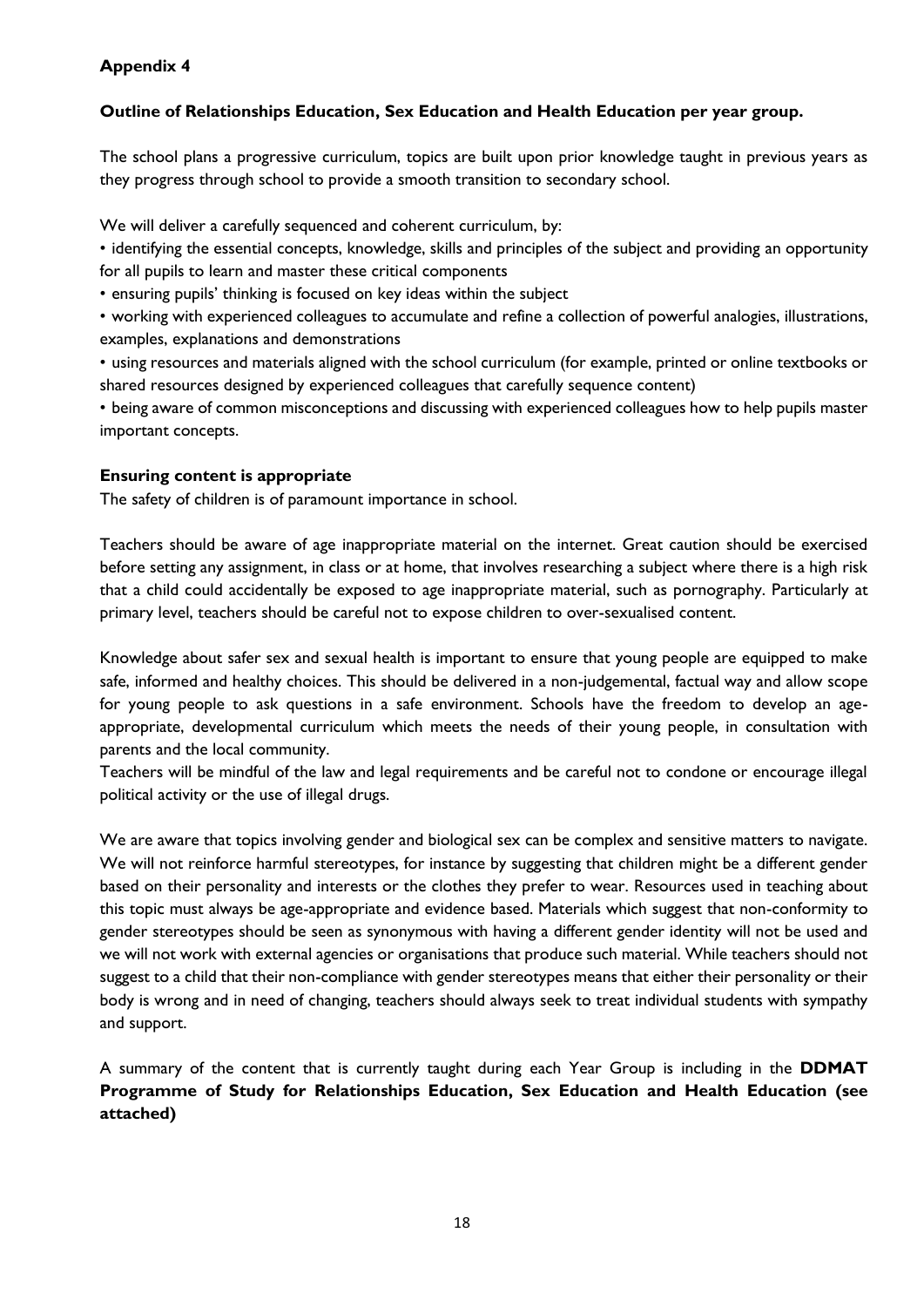#### **Right to be excused from sex education (commonly referred to as the right to withdraw)**

'It is important that the transition phase before moving to secondary school supports pupils' ongoing emotional and physical development effectively. The Department (of Education) continues to **recommend therefore that all primary schools should have a sex education programme tailored to the age and the physical and emotional maturity of the pupils**. It should ensure that both boys and girls are prepared for the changes that adolescence brings and – drawing on knowledge of the human life cycle set out in the national curriculum for science - how a baby is conceived and born.' **Statutory guidance, Relationships education (Primary), Updated 25 July 2019**

Parents and carers have the right to request that their child be withdrawn from some or all of sex education delivered as part of statutory RSE. Before granting any such request it would be good practice for the headteacher to discuss the request with parents and, as appropriate, with the child to ensure that their wishes are understood and to clarify the nature and purpose of the curriculum. Schools will want to document this process to ensure a record is kept.

Good practice is also likely to include the headteacher discussing with parents and carers the benefits of receiving this important education and any detrimental effects that withdrawal might have on the child. This could include any social and emotional effects of being excluded, as well as the likelihood of the child hearing their peers' version of what was said in the classes, rather than what was directly said by the teacher. It should be noted that the detrimental effects maybe mitigated if the parents propose to deliver sex education to their child at home instead.

Once those discussions have taken place, except in exceptional circumstances for example where there are child protection concerns, the school should respect the parents' and carers' request to withdraw the child.

This process is the same for pupils with Special Educational Needs and / or Disabilities. However, there may be exceptional circumstances where the headteacher may want to take a pupil's specific needs arising from their SEND into account when making this decision.

If a pupil is excused from sex education, it is the school's responsibility to ensure that the pupil receives appropriate, purposeful education during the period of withdrawal. **There is no right to withdraw from Relationships Education or Health Education.**

Headteachers **should** grant a request to withdraw a pupil from sex education covered in the **'Changing adolescent body'** unit, which includes:

- key facts about puberty and the changing adolescent body, particularly from age 9 through to age 11, including physical and emotional changes.
- about menstrual wellbeing including the key facts about the menstrual cycle.
- to identify and name the main parts of the body including external genitalia (e.g. vulva, vagina, penis, testicles)

Headteachers **cannot** grant a request to withdraw a pupil from any sex education delivered in primary schools, as part of the science curriculum. This includes:

#### **Key Stage 1 - Year 2**

#### **Animals, including humans**

**Statutory requirements**

Pupils should be taught to:

- notice that animals, including humans, have offspring which grow into adults
- find out about and describe the basic needs of animals, including humans, for survival (water, food and air)
- describe the importance for humans of exercise, eating the right amounts of different types of food, and hygiene.

#### **Notes and guidance (non-statutory)**

Pupils should be introduced to the basic needs of animals for survival, as well as the importance of exercise and nutrition for humans. They should also be introduced to the processes of reproduction and growth in animals. The focus at this stage should be on questions that help pupils to recognise growth; they should not be expected to understand how reproduction occurs.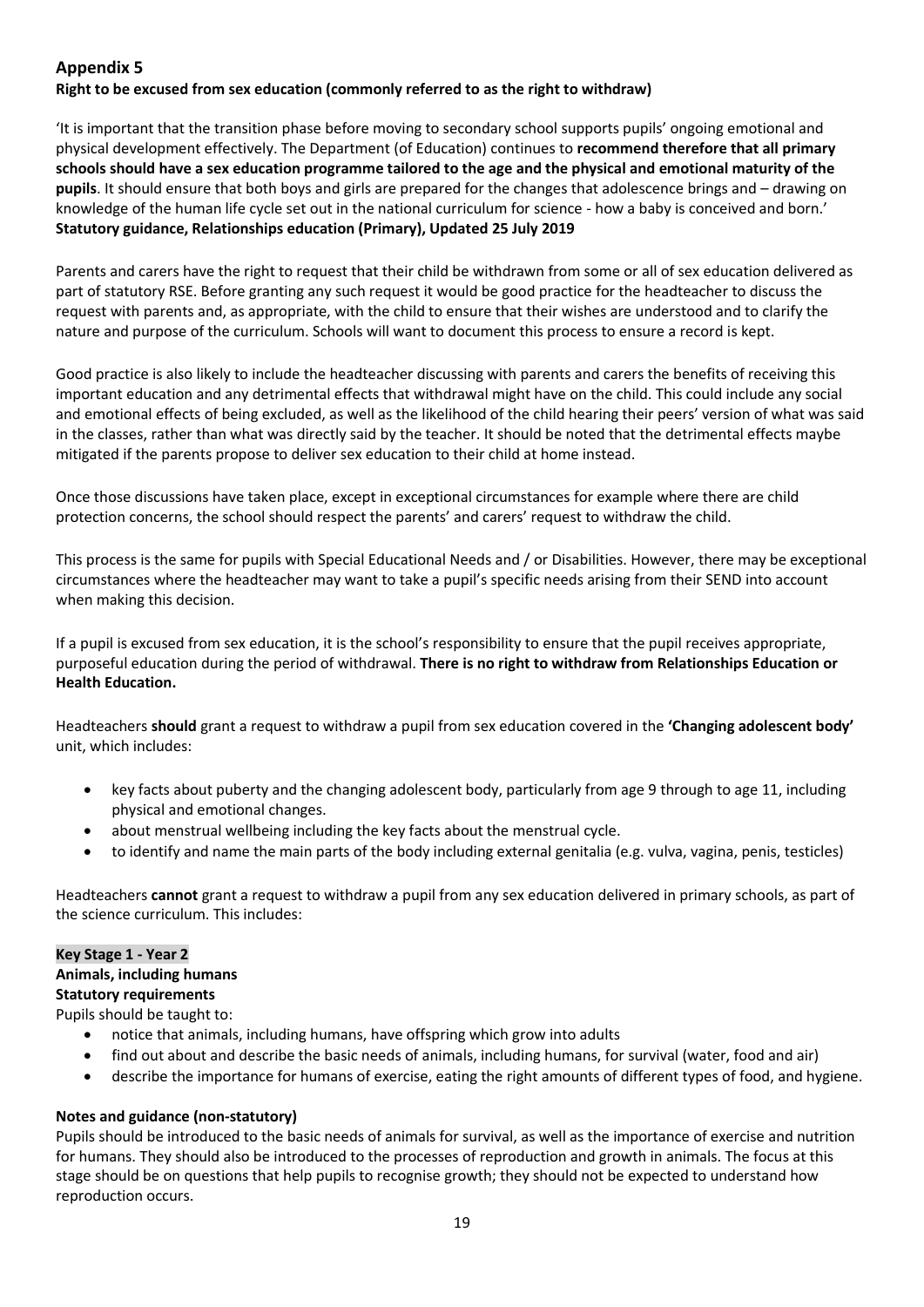The following examples might be used: egg, chick, chicken; egg, caterpillar, pupa, butterfly; spawn, tadpole, frog; lamb, sheep. Growing into adults can include reference to baby, toddler, child, teenager, adult.

Pupils might work scientifically by: observing, through video or first-hand observation and measurement, how different animals, including humans, grow; asking questions about what things animals need for survival and what humans need to stay healthy; and suggesting ways to find answers to their questions.

#### **Key Stage 2 - Year 5 Living things and their habitats**

#### **Statutory requirements**

#### Pupils should be taught to:

- describe the differences in the life cycles of a mammal, an amphibian, an insect and a bird
- describe the life process of reproduction in some plants and animals.

#### **Animals, including humans Statutory requirements**

Pupils should be taught to:

• describe the changes as humans develop to old age.

#### **Notes and guidance (non-statutory)**

Pupils should draw a timeline to indicate stages in the growth and development of humans. They should learn about the changes experienced in puberty.

Pupils could work scientifically by researching the gestation periods of other animals and comparing them with humans; by finding out and recording the length and mass of a baby as it grows.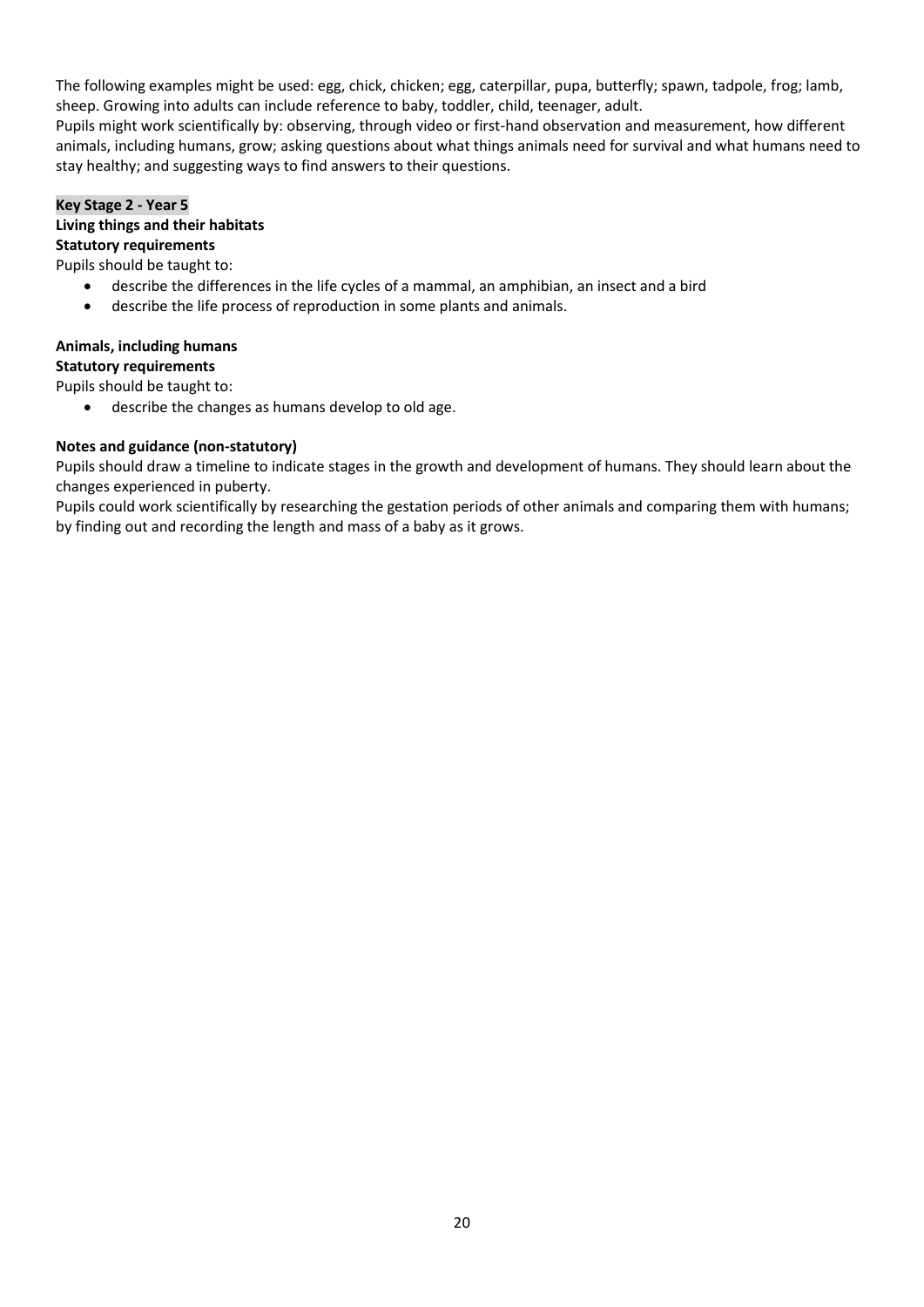#### **Parent / Carer Form: Withdrawal from Sex Education**

| To be completed by parents / carers                        |  |  |
|------------------------------------------------------------|--|--|
| Name of child                                              |  |  |
| Class                                                      |  |  |
| Name of parents / carers                                   |  |  |
| Reasons for withdrawing from sex education                 |  |  |
| Any other information you would like school to<br>consider |  |  |
| Parents (s) / carer (s) signature                          |  |  |
| Date                                                       |  |  |
| To be completed by school                                  |  |  |
| Agreed actions from the discussion with parents /          |  |  |
| carers                                                     |  |  |
| Include notes from the meeting                             |  |  |

#### **Parental Responsibility**

**Where there is shared parental responsibility, both parties should, where possible, should reach a shared agreement to request that their child is withdrawn from sex education.**